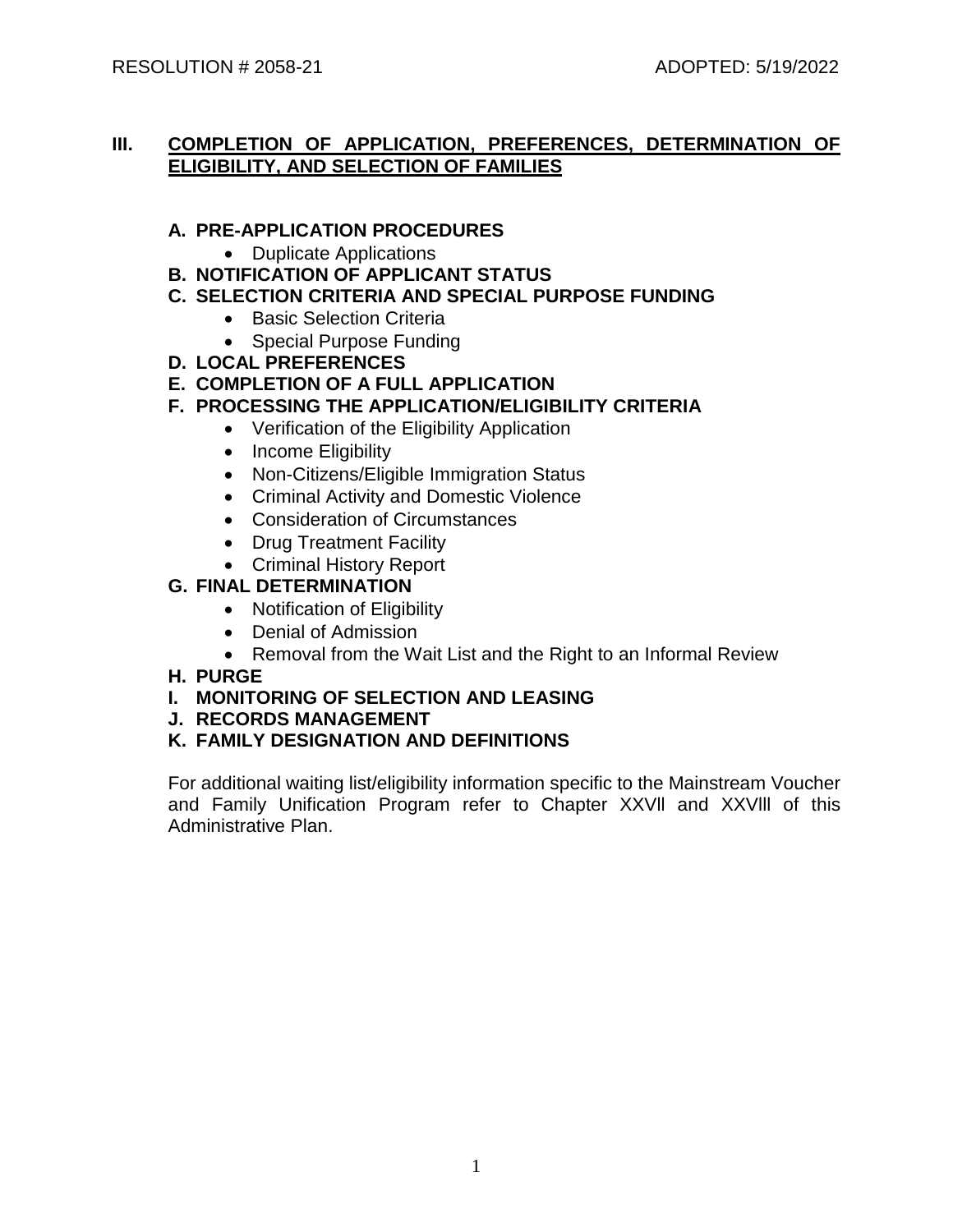## **A. PRE-APPLICATION PROCEDURES**

A preliminary-application (pre-application) may be utilized. Applications may be faxed, mailed or submitted in person to the CDC office located at 1076 N. State Street; between the hours of 8:00 a.m. to 5:00 p.m. Monday through Thursday, except on holidays.

Pre-applications may also be mailed to the applicant and, if requested, mailed in an accessible format. Persons with disabilities may call the CDC to make special arrangements to complete their pre-application, if needed as a reasonable accommodation.

Pre-applications submitted to CDC that are fully completed and signed by the applicant family's head of household are date and time stamped during normal business hours. The applicant will retain the faxed date and time as the date and time of their status on the Wait List.

The purpose of the pre-application is to permit the CDC to preliminarily assess family eligibility or ineligibility and to determine placement on the Wait List. The pre-application may contain questions designed to obtain the following information:

- Date and time of application
- Names of adult members and age of all members;
- Gender and relationship of all members;
- Street Address and phone numbers;
- Mailing Address (if different from street address);
- Amount(s) and source(s) of income received by household members;
- Information related to qualification for preference or special admissions;
- Race/ethnicity;
- Citizenship/eligible immigration status;

Pre-applications may not require an interview. The information on the preapplication may not be verified until the applicant has been selected for final eligibility determination. Final eligibility will be determined when the full application process is completed and all information is verified.

Applicants are required to inform the CDC, in writing, of changes in address, income, assets, household composition and any other changes which may impact eligibility. Applicants are also required to respond to requests from the CDC to update information on their application and to determine their continued interest in receiving rental assistance.

The applicant may be removed from all Wait Lists they are currently on if;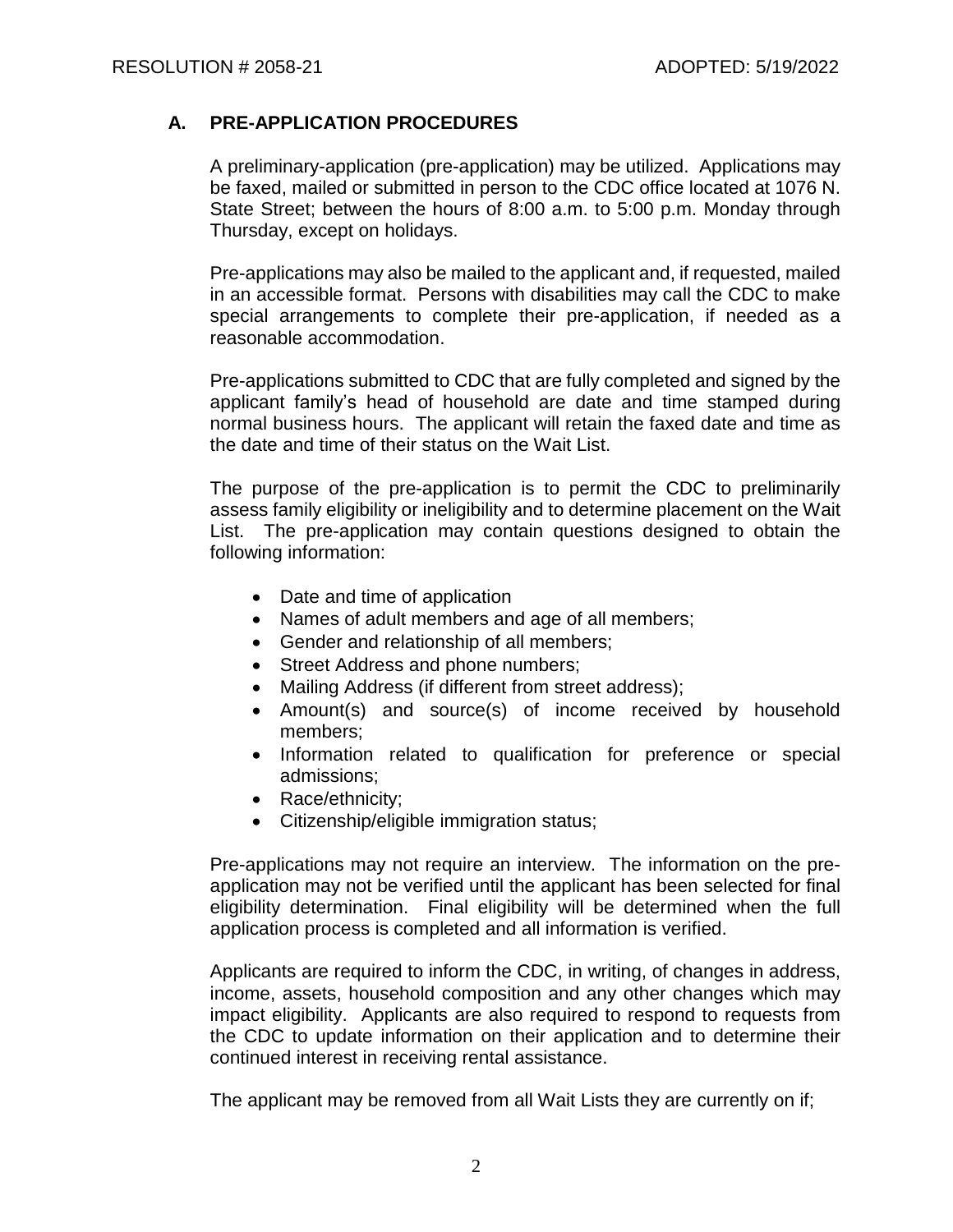- The applicant fails to provide information or to respond to mailings
- Mail is returned via U.S. Postal Service

Applicants who are removed from the Waiting List may reapply for assistance when the Waiting List is opened.

If the applicant did not respond to the CDC request because of a family member's disability, the CDC may reinstate the applicant in his/her former position on the Waiting List if the person's disability was directly related to the non-compliance, the disability is verified, if need be, and the reason can be identified as pertaining to the person's disability.

#### **Duplicate Applications**

Duplicate applications will not be accepted. Any duplicate pre-applications will be merged with the original pre-application. The family will receive notice of merging of the duplicate status. A pre-application will be considered a duplicate application and be merged with the original application if;

- The family is currently active on the waiting list they applied for, or
- The family has been selected for the waiting list they applied for and the CDC is currently processing the family's eligibility for the program.

## **B. NOTIFICATION OF APPLICANT STATUS**

Based on the information provided by the applicant on the pre-application, if the family is determined to be potentially eligible, the applicant will be notified in writing of their placement on the CDC's Waiting List

If the family is obviously ineligible, the CDC shall notify the family in writing, state the reason(s), and inform the family of its right to an informal review.

# **C. SELECTION CRITERIA AND SPECIAL PURPOSE FUNDING**

## **Basic Selection Policy**

Except for Special Admissions, applicants will be selected in order of date and time of the initial application with consideration given to the regulations governing income targeting as well as any adopted local preference. CDC uses the aggregate method when determining what local preference holders are contacted first.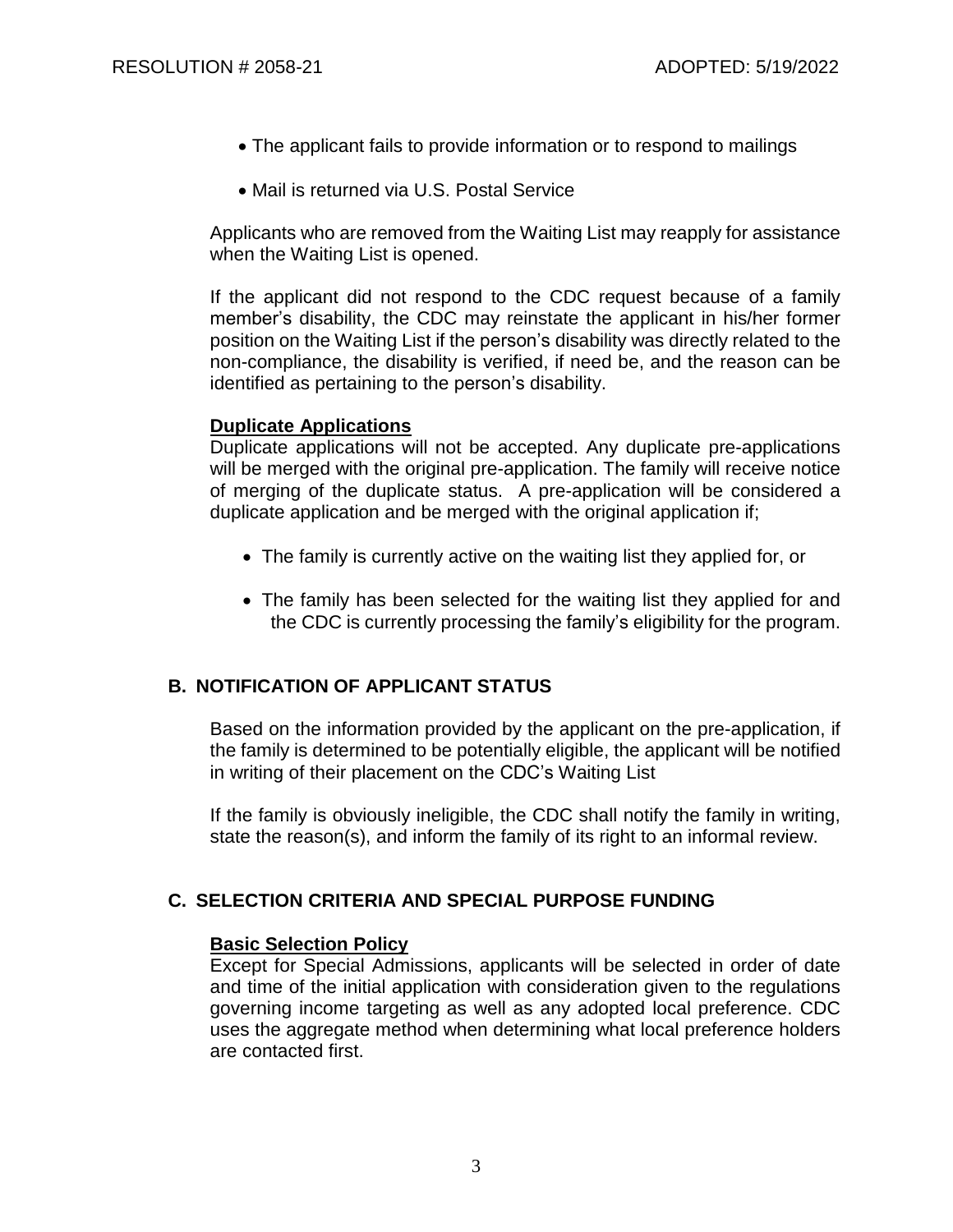Applicants whose income is greater than thirty percent (30%) of the area's median income may be passed on the waiting list pursuant to the income targeting requirements detailed below.

Applicants who applied earlier than applicants who are eligible for local preferences may be passed on the waiting list.

CDC may not select applicants from the waiting list in an order different from the selection procedures for the purpose of selecting higher income families for the program.

Income Targeting Pursuant to the Quality Housing and Work Responsibility Act

Not less than seventy-five percent (75%) of all new admissions shall be families whose income is below thirty percent (30%) of the area median income. A new admission shall be defined as an applicant being offered assistance. (Note: A PHA can reduce its required public housing admission of families with income below 40% of median income in a given fiscal year by admitting more than 75% of extremely low-income.)

The CDC may admit a lower percent of extremely low-income families during a PHA's fiscal year (than otherwise required) if HUD approves the use of such lower percent by the CDC, in accordance with the CDC plan, based on HUD's determination that:

- (1) The CDC has opened its waiting list for a reasonable time for admission of extremely low-income families residing in the same metropolitan statistical area (MSA) or non-metropolitan county, both inside and outside the CDC jurisdiction;
- (2) The CDC as provided full public notice of such opening to such families, and has conducted outreach and marketing to such families, including outreach and marketing to extremely low-income families on the Housing Choice Voucher and public housing waiting lists of other PHAs with jurisdiction in the same MSA or nonmetropolitan county;
- (3) There are not enough extremely low-income families on the CDC's waiting list to fill available slots in the program during any fiscal year for which use of a lower percent is approved by HUD; and
- (4) Admission of the additional very low-income families other than extremely low-income families to the CDC's tenant-based Voucher program will substantially address worst case housing needs as determined by HUD.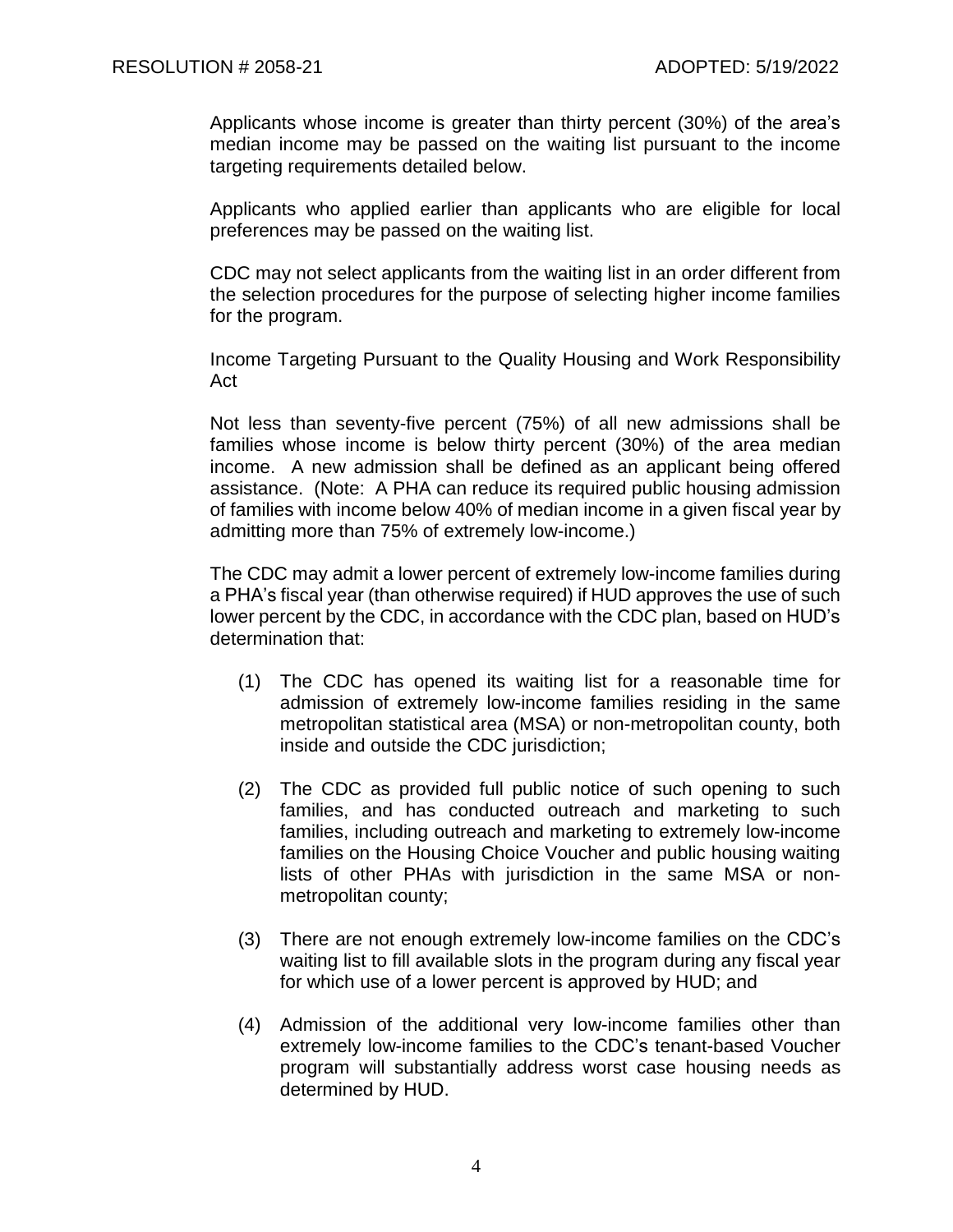- (5) Two (2) or more PHAs in same jurisdiction may elect to be treated as a single PHA for purposes of meeting targeting goals.
- (6) If a family initially leases a unit outside the CDC jurisdiction under portability at admission to the Voucher program, such admission shall be counted against the targeting obligation of the initial PHA (unless the receiving PHA absorbs the portable family into the receiving PHA Voucher program from the point of admission).
- (7) For further Income Targeting clarification refer to 24 CFR Sec. 982.201.

## **Special Purpose Funding:**

HUD may provide funding to serve a targeted population. Since HUD specifies the special population, there is no limit to the number of admissions except for the limit as defined by HUD in establishing the special population and funding.

CDC may select applicants out of order if determined necessary to utilize the budget authority for a targeted program. At the time a family Leases a unit under HAP contract CDC may code the family as Mainstream (MS) or FUP/Y on line 2b of the 50058 if;

- The family is has been determined eligible for a special purpose funding voucher, and
- Funding is available

# **D. LOCAL PREFERENCES**

The CDC will take the preference points applied and add them (cumulative). The preferences must be supported by documentation. Preferences must be valid at the time the applicant claims the preference and at the time of final determination of eligibility unless otherwise stated in the definition below.

The CDC has elected to employ the following as local preferences for the tenant-based voucher Wait List. Refer to Chapter XXI. of this administrative plan for Project Based Voucher preference policies.

- FUP-Youth Continued Assistance Preference: (800 points)
- Victims of Domestic Violence Currently Living in Transitional Housing Preference (400 points)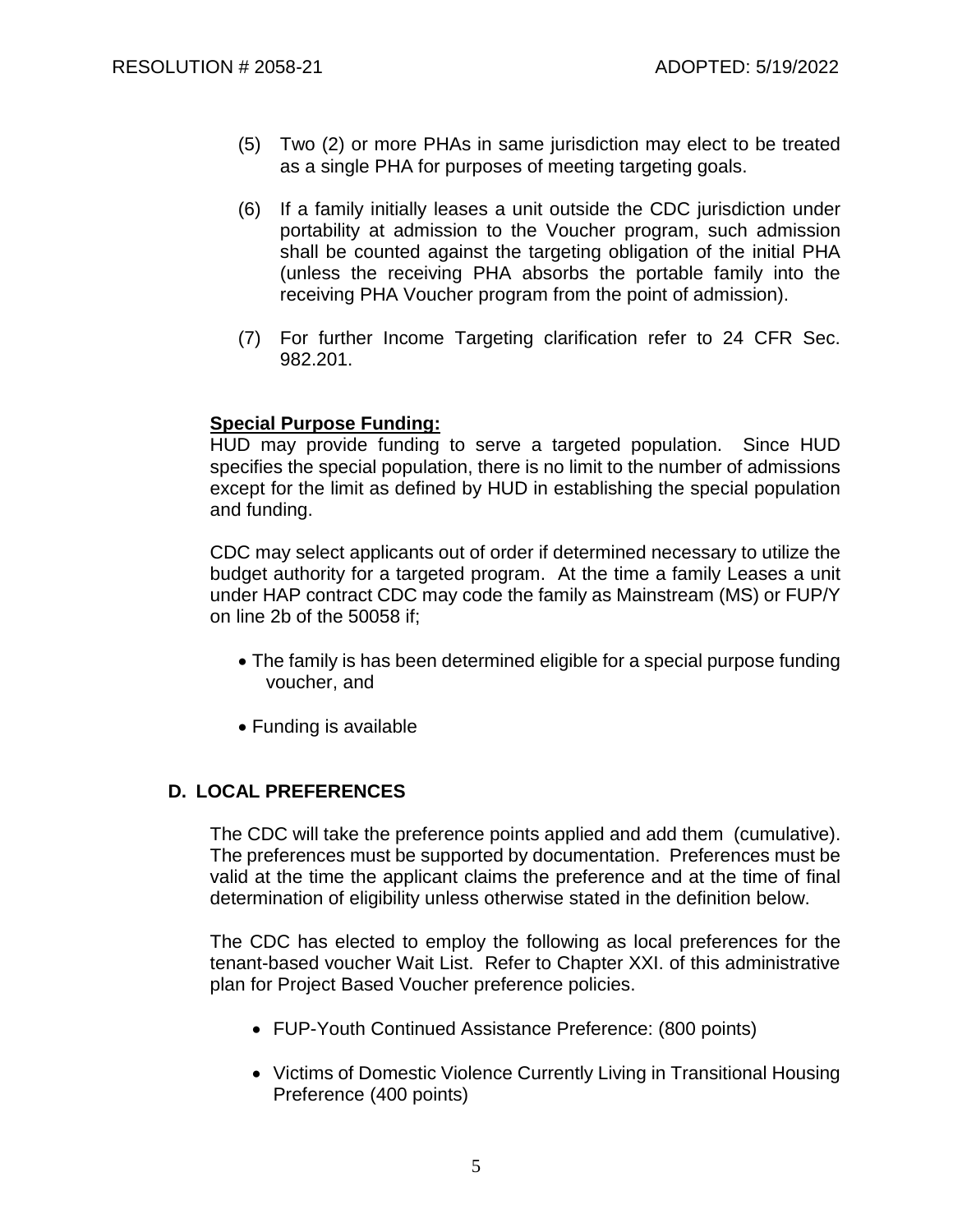- Natural Disaster Emergency Preference (400 points)
- Family Unification Program (FUP) Preference (1000 points)
- Veterans and Veteran Families Preference (250 points)
- Disabled & Homeless Preference (200 points)
- Persons Eighteen or Older with a Disability Preference (100 points)
- Residency Preference (100 points)
- Lease in Place Preference (500 points)

# **DISABLED & HOMELESS PREFERENCE**

CDC has elected to provide a preference for persons with disabilities who are:

- Transitioning out of institutional or other segregated settings, or
- At serious risk of institutionalization, or
- Homeless, or at risk of becoming homeless

The preference must be supported by documentation and valid at the time the applicant claims the preference and at the time of final determination of eligibility.

CDC may notify local service providers and current applicants listed on the tenant-based Wait List if this preference opens.

CDC will apply 200 preference points for this preference if the family meets the criteria listed above and provides sufficient verification as determined by CDC.

**Verification of Preference:** CDC will use the Disabled & Homeless Preference verification form to determine eligibility for this preference and obtain required verifications listed to retain in the applicants file.

# **NATURAL DISASTER EMERGENCY PREFERENCE**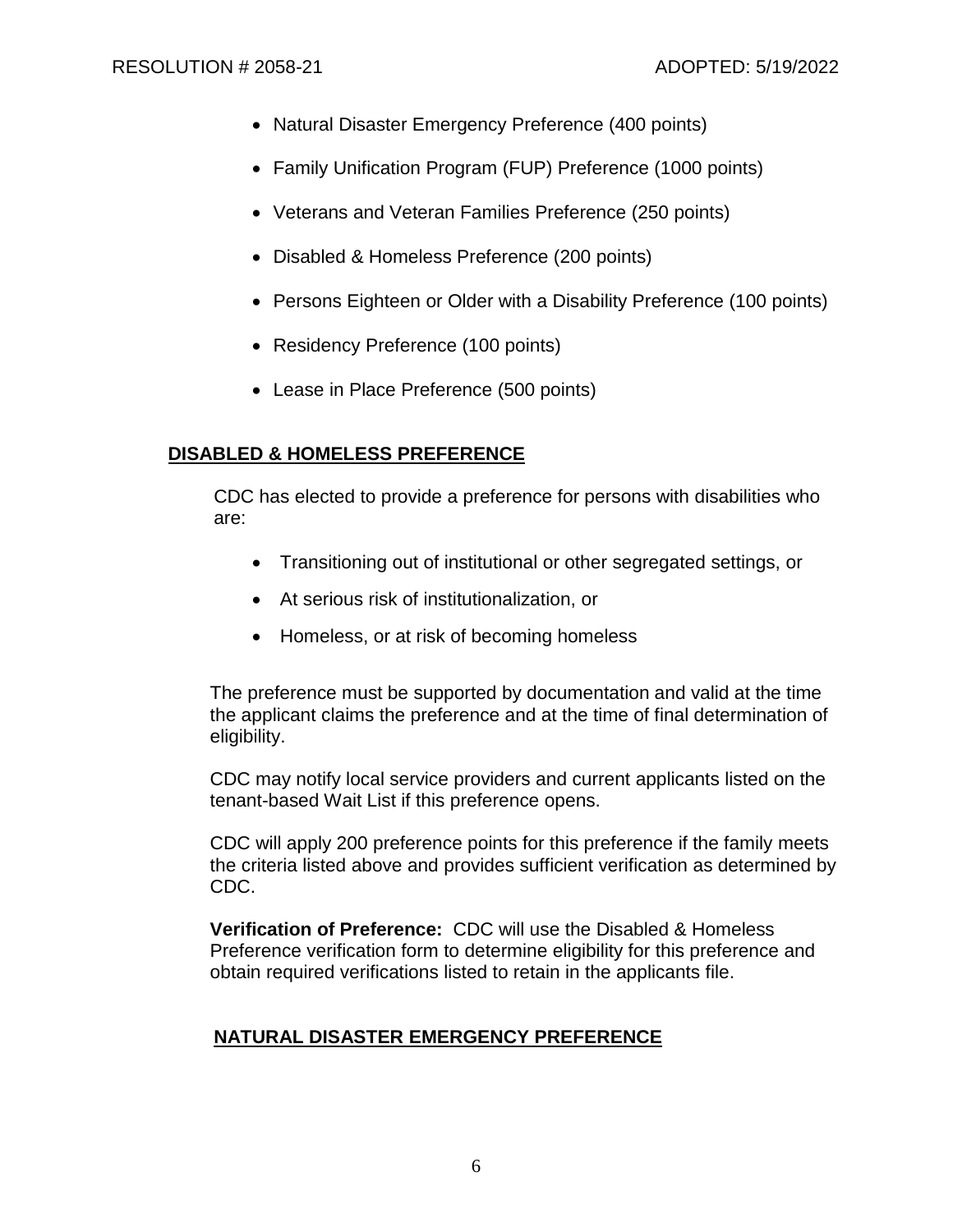Families who have been affected by a natural disaster such as a fire, flood, earthquake or other natural cause in which the applicant's housing was rendered uninhabitable.

Qualifying families are families in which the natural disaster occurred within 24 Months from the date the family claims the preference and the family is not living in standard, permanent replacement housing at the time of eligibility determination. The definition for standard, permanent replacement housing can be found on the Natural Disaster verification form which is used to verify this preference.

In order for CDC to determine eligibility for this preference verification must be obtained. CDC must verify that the natural disaster occurred at the applicant's place of residence, the disaster was a result of natural causes or through no fault of their own, the dwelling unit is inhabitable and proof of residency must be provided. The following are examples of acceptable documentation;

- A Fire Department Report or other acceptable verification which lists the applicant's names as residents, confirms the cause of the disaster and verifies the structure inhabitable, and
- Verification from a recognized federal or state disaster relief organization, such as the Red Cross, and
- Proof of residency of the affected property (rental or ownership documentation or other acceptable verification).

# **LEASE IN PLACE PREFERENCE**

The Lease in Place preference is only used in the event that CDC's vouchers under HAP contract fall below maximum leasing potential. This is generally when units under contract fall below 80% of units available for three consecutive months. This preference will apply to families on the Wait List who live in Mendocino County and are willing and able to lease in place. CDC will continue to use the Lease in Place preference until the vouchers under HAP contract reach 80% of units available for a period of three months consecutively.

Families who are considered to be living in place are those who reside in a unit where the landlord will accept the Housing Choice Voucher program. CDC will require the family to provide a current lease agreement and a written letter of acceptance from the landlord.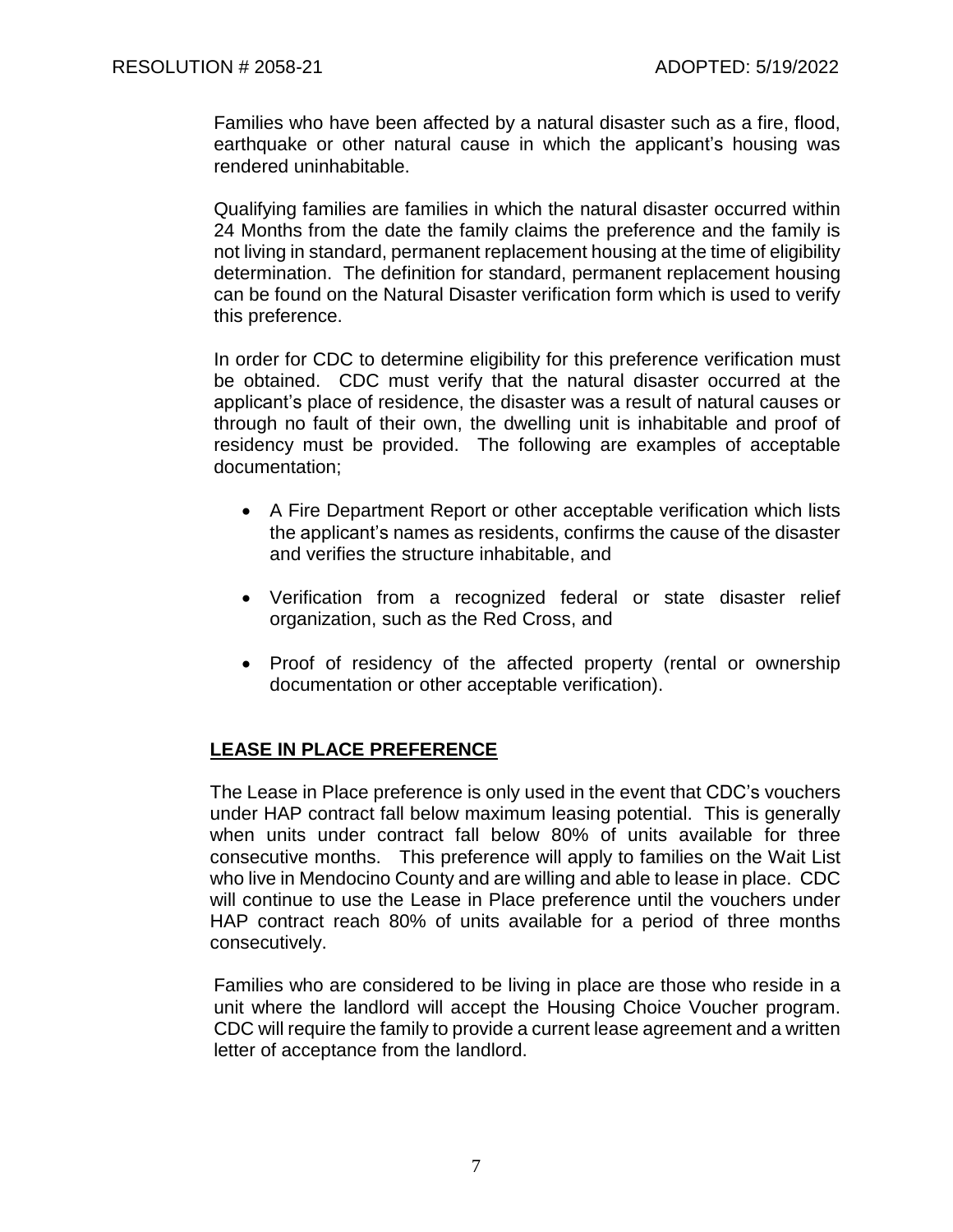Families must remain in the unit for a period of no less than one year after the assistance starts. The unit must meet all other program requirements in order to qualify for the Lease in Place preference.

Families must lease under HAP contract at the address correlated with the Landlord Acceptance letter in order to maintain this preference.

The Lease in Place preference is a tool used by CDC only to increase voucher utilization during a limited window of time. The preference does not displace any other applicant families from the Wait List nor does it significantly impact the length of time an applicant family remains on the list as the life of the CDC Wait List is typically no more than twelve months.

#### **VETERANS AND VETERANS FAMILIES PREFERENCE**

*[California Health and Safety Code § 34322.2. "Priority shall be given within each preference category to families of veterans and servicemen (sic)".]*

Households containing a veteran or the surviving spouse of a veteran of one of the regular armed forces of the United States are eligible for this preference.

To claim a veteran's preference, a copy of the DD214 showing Honorable Discharge or equivalent must be obtained. If a surviving spouse of a veteran, the applicant must submit to CDC a marriage certificate and death certificate.

## **RESIDENCY PREFERENCE**

Families who, at the time of selection from the Wait List and final eligibility determination, reside within Mendocino County, or include a member who works, or has been hired to work in Mendocino County. Applicants who have been hired to work in Mendocino County must supply CDC with verification of expected employment start date. Employment start date must be within 90 days from the date the applicant claims the preference.

Verification of Residency may include the following:

- Utility Bills in the name of the family
- Telephone/cable bills
- Verification of address listed on school documents.
- Landlord statements
- Current Social Services verification
- Letter of hire from an employer
- Current paycheck stubs verifying address of employment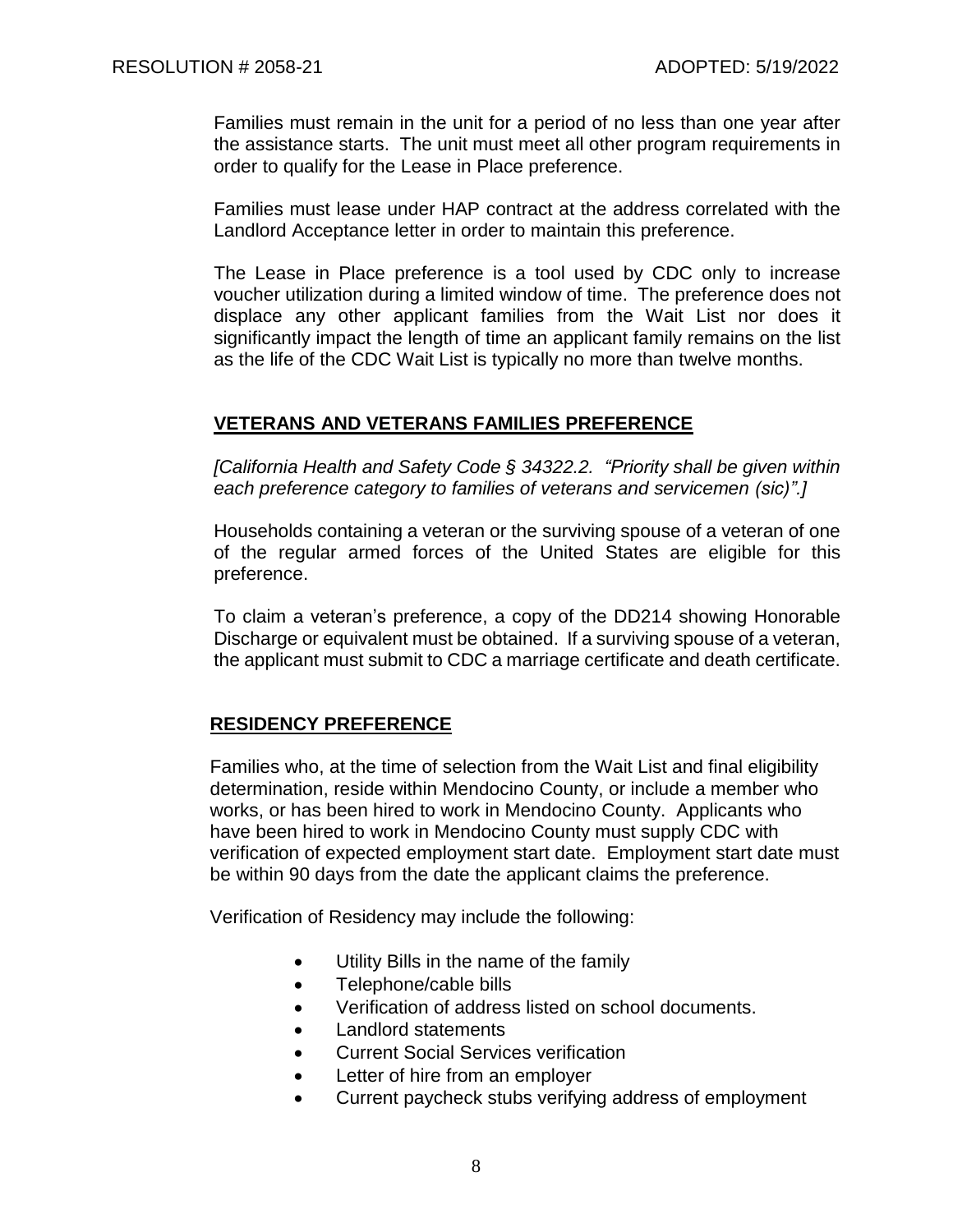- Photo Identification verifies the same address as the applicants mailing address listed on the application
- Any other documentation CDC determines is sufficient.

## **FAMILY UNIFICATION PROGRAM PREFERENCE (FUP – FAMILY AND FUP - YOUTH**

Only families referred to CDC by Family and Children's Services (or affiliated) may qualify for this preference. CDC will apply 1000 preference points to families that qualify for this preference.

Applicants are only eligible for the Family Unification Program (FUP) by referral, therefore CDC will not include this preference as an option on the pre-application.

CDC will apply this preference until the FUP program is fully utilized. At that time CDC may notify Family and Children's Services that referrals are no longer being accepted.

Refer to Chapter XXVlll. of this Administrative Plan for further information pertaining to the Family Unification Program.

#### **FUP–YOUTH PREFERENCE: CONTINUED ASSISTANCE**

The FUP Targeted Program refers to special purpose vouchers operated within the Housing Choice Voucher program and is intended to serve specific subpopulations and corresponds with supportive services.

Although the FUP–Family Vouchers provide ongoing housing assistance as long as the household is income eligible, the FUP – Youth Vouchers have an expiration period of 36 months. CDC recognizes that this practice could potentially result in homelessness or other unstable living conditions, therefore, CDC will exercise the option to continue assistance to such populations under the Housing Choice Voucher program. This option will be available to FUP–Youth.

To ensure that housing assistance opportunities remain available for all waitlisted applicants CDC will offer a preference for "continued assistance of FUP–Youth Vouchers". This preference will be limited to a maximum of 5 vouchers per year and the offer of a Housing Choice Voucher is contingent on funding availability.

The intent of providing the continued assistance option is to provide continuity and housing stability for youth who have an expiring FUP voucher.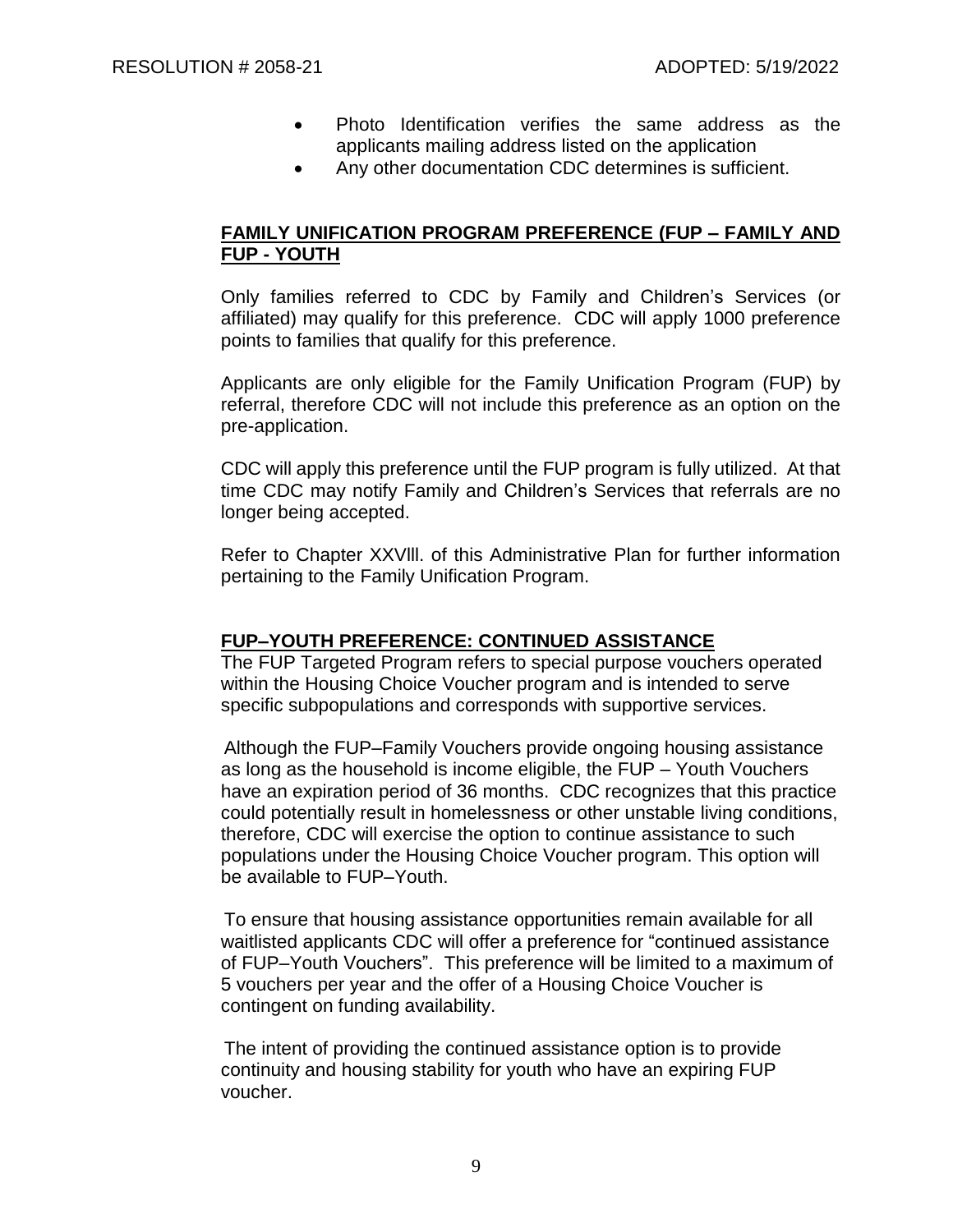CDC may issue a Housing choice Voucher provided there is a HCV available, there is funding availability and in order to receive the preference ALL criteria below must be met:

- Participants in compliance with the rules and regulations of the program for the past 6 consecutive months.
- If the participant owes the CDC for a Repayment Agreement, they must be in compliance with that agreement, or pay the balance in full.
- The FCS must submit a recommendation for a regular Housing Choice Voucher and confirm the participant is in compliance with the FCS.
- If the family is a "remaining family member" and the Youth is no longer part of the household, CDC will grant this preference if all other criteria listed above is met. See "Criteria for Beneficiaries" listed below.

CDC will apply 800 preference points for a family that meets the criteria listed above (800 points maximum for this preference). CDC will take these preference points and add them to any other preference points claimed.

# **PERSONS EIGHTEEN OR OLDER WITH A DISABILITY PREFERENCE**

Applicants will qualify for this preference if any member of the household is eighteen or older and that member meets the disability definition found under 24 CFR Part 5 subpart D 5.403 for the Housing Choice Voucher Program.

This preference must be supported by documentation and valid at the time the applicant claims the preference and at the time of final determination of eligibility.

The disability must be verified with a current benefit award letter confirming SSI, SSDI or Veterans Disability Compensation payments or verified by a professional licensed by a state to diagnose the disability.

# **VICTIMS OF DOMESTIC VIOLENCE CURRENTLY LIVING IN TRANSITIONAL HOUSING PREFERENCE**

Applicants will qualify for this preference if they are victims of domestic violence and are currently residing in transitional housing managed by the domestic violence agency.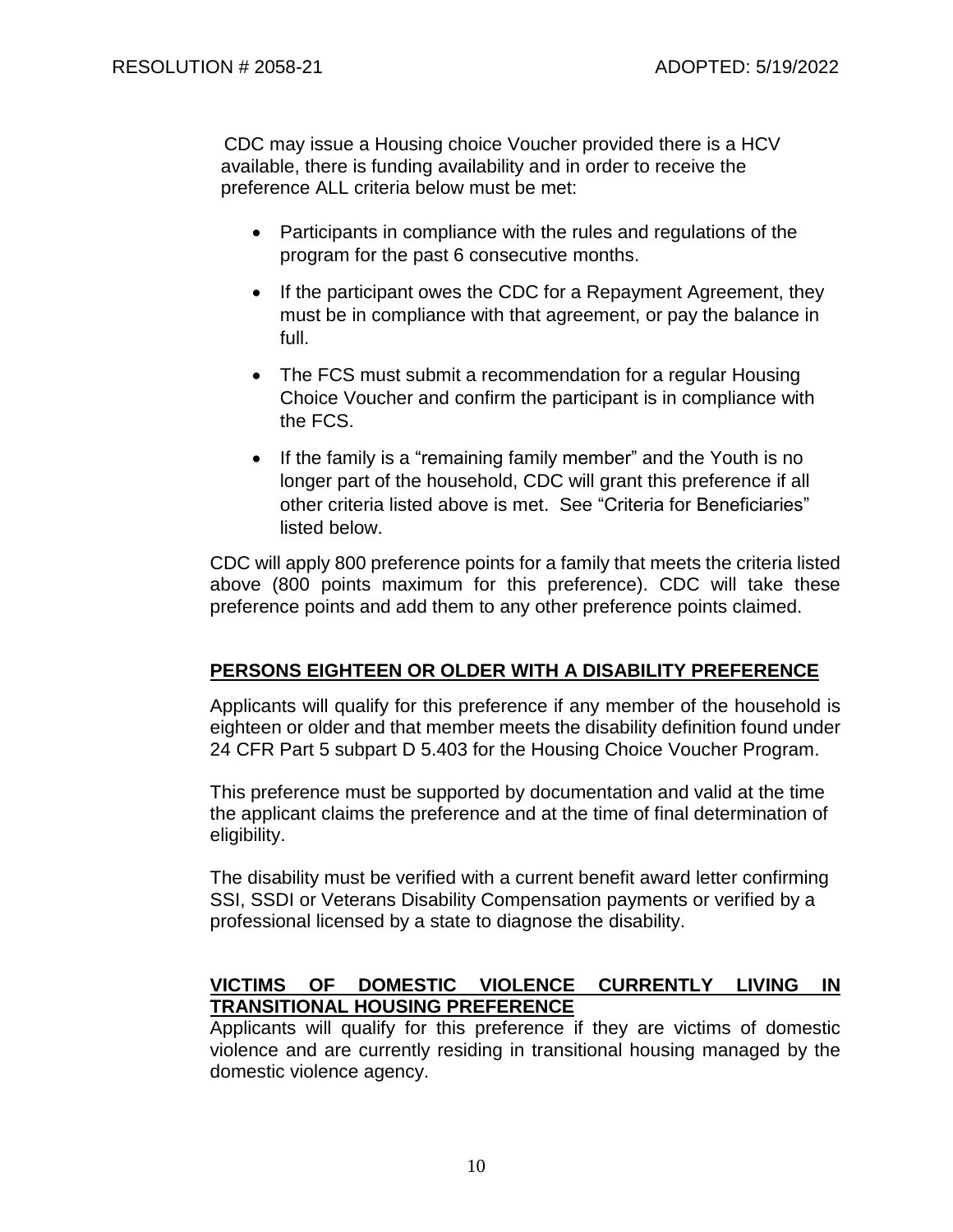In order to qualify for this preference, the applicant must provide CDC with a preference verification letter directly from the domestic violence agency confirming the applicant is a victim of domestic violence and is currently living in transitional housing managed by the domestic violence agency.

The preference must be valid at the time the applicant claims the preference and at the time of final determination of eligibility.

## **E. COMPLETION OF A FULL APPLICATION**

At the time a family is selected from the Wait List CDC will contact the family by mail with a request to complete a full eligibility application. The notice will include an eligibility application and a list of additional documentation that also must be submitted to CDC no later than the deadline specified.

The family will complete the application on their own whenever possible. The head of household, as well as all members of the household over the age of eighteen (18) years must read and sign all documents including attached HUD forms. Reasonable accommodations shall be made for persons with disabilities, upon request.

The CDC will accept applications from families whose head or spouse is at least 18 years of age, except for emancipated minors under State law. However, the head of household or spouse must be at least 18 years of age at time of the determination of eligibility. Emancipated minors, under State law, may be admitted if the applicant head or spouse can provide documentation that the law considers them of age to enter into a contractual agreement (lease with the landlord, agreement to comply with HUD and CDC requirements.)

All adult members must sign the form HUD-9886, Release of Information, all supplemental forms required by the CDC, the declarations and consents related to citizenship/immigration status, and any other documents required by the CDC. Applicants may be required to sign specific verification forms for information not covered by the form HUD-9886.

Every adult member may be required to sign a consent form to release criminal conviction records and to allow the CDC to review records and use them in accordance with HUD regulations.

If, after receipt of the full application, the CDC determines additional information or document(s) are needed, the CDC will request the document(s) or information in writing. The family will be given ten (10) calendar days to supply the information.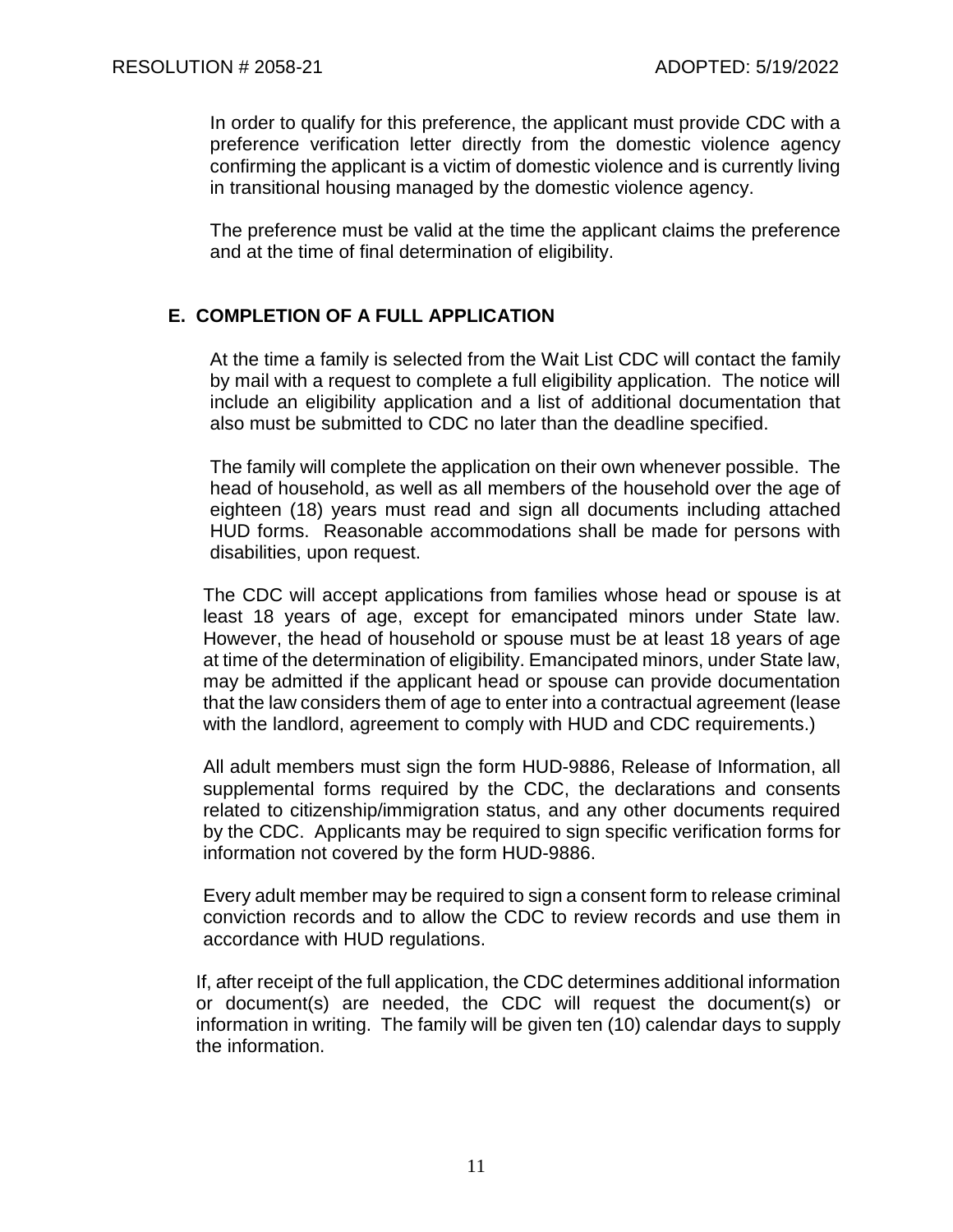## **F. PROCESSING THE APPLICATION/ELIGIBILITY CRITERIA**

To be eligible for participation, an applicant must meet HUD's criteria, as well as any permissible additional criteria established by the CDC.

The HUD eligibility criteria is:

- An applicant must be a "family";
- An applicant's total family annual income must be within the appropriate HUD established Income Limits;
- An applicant must furnish Social Security Numbers, if issued, for all family members age six and older;
- An applicant must furnish a declaration of Citizenship or Eligible Immigrant Status and verifications are required for Eligible Immigration Status. At least one member of the applicant family must be either a U. S. citizen or have eligible immigration status before the CDC may provide any financial assistance.

## **Verification of the Eligibility Application**

Information provided by the applicant will be verified including information documenting family composition, income, assets, allowances and deductions, preference status (if needed), full-time student status, and other factors relating to eligibility, to determine applicant eligibility before the applicant is issued a Voucher.

PHAs are required to follow the steps outlined in Notice PIH 2004-18 when verifying SS and SSI. Therefore, the CDC will not contact the local SSA offices by phone, fax, or mail.

If third party verification of SS/SSI benefits of applicants and household members is not available, the CDC will request a current (dated within the last 30 days) SSA benefit verification letter for each household member that receives social security benefits.

If the applicant and/or household member are unable to provide the requested document, the CDC will request the applicant/household member to call SSA at 1-800-772-1213 to request a benefit verification letter. The CDC will inform the applicant and/or household member that a request for a benefit verification letter can also be made at the SSA Internet Website at [www.ssa.gov.](http://www.ssa.gov/)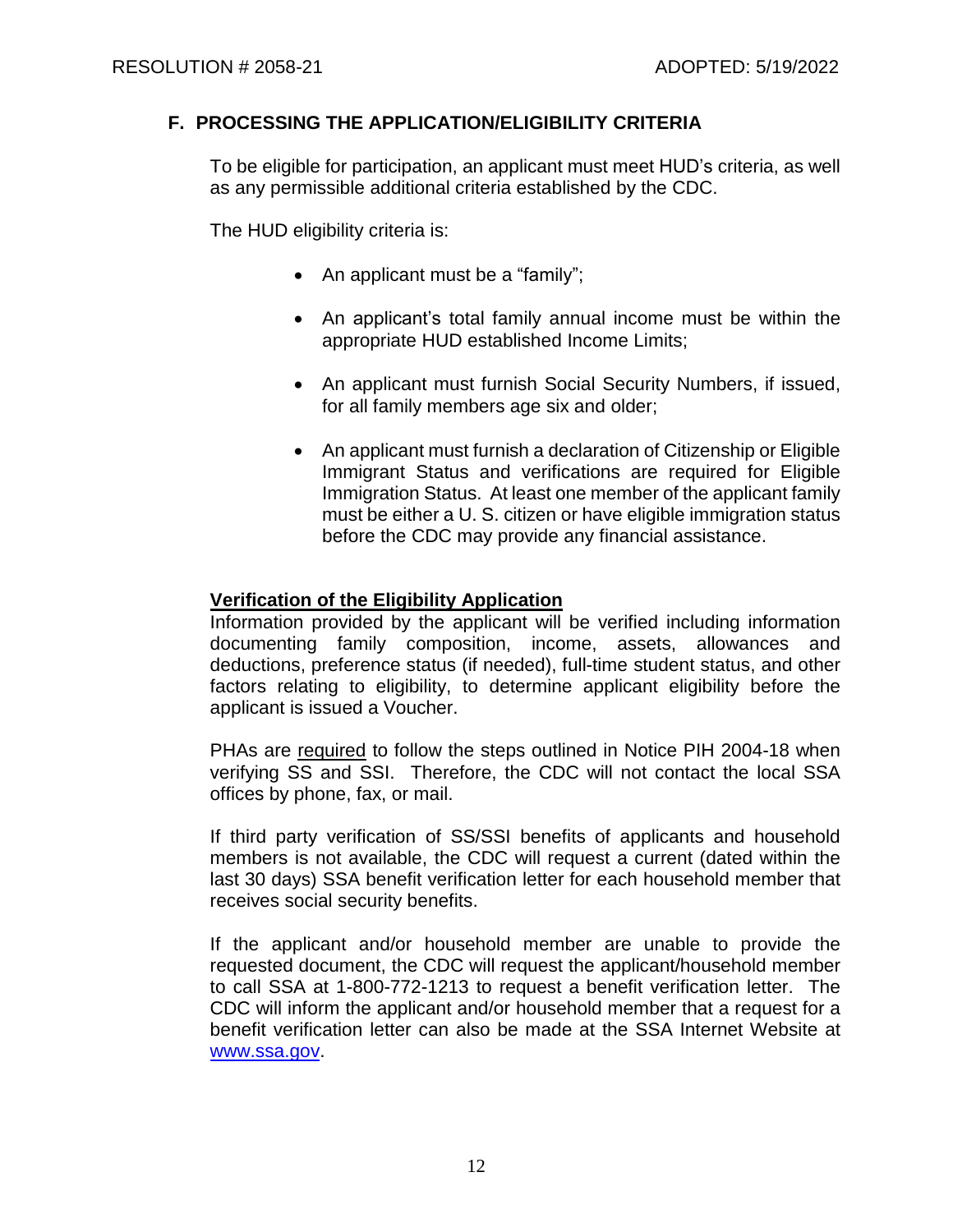CDC will follow the verification requirements set forth in Chapter V of this Administrative Plan.

#### **Income Eligibility**

The family's annual income must fall within the applicable very Low-income limits as published by the Department of Housing and Urban Development. Some families may qualify if they are low-income under these circumstances:

- A low-income family that is continuously assisted under the 1937 Housing Act;
- •
- PBV: A low-income family that meets the additional eligibility criteria outlined below:
	- A household in place at time of selection for Project Based Voucher Assistance. To meet this criteria a household must be residing in a unit in a development that has applied for and been selected to receive Project Based Voucher assistance (lease must pre-date initial selection letter); or
	- A household that has leased a unit in a development selected for Project Based Voucher assistance, but was not in place at time of selection, and is in place at execution of the HAP contract for Project Based Voucher assistance.
- A low-income non-purchasing family residing in a HOPE I (HOPE for Public and Indian Housing Homeownership) or HOPE 2 (HOPE for Multifamily Units) Project;
- A low-income (or moderate-income) family that is displaced as a result of the prepayment of the mortgage or voluntary termination of an insurance contract on eligible low-income housing as defined in under 24 CFR 248.101.
- A low-income family that qualifies for voucher assistance as a nonpurchasing family residing in a project subject to resident homeownership program under 24 CFR 248.173

## **Restrictions Regarding Assistance to Non-Citizens or Eligible Immigration Status Requirements**

Required Documentation

• Housing Choice Voucher programs are covered under Section 214 of the Housing and Community Development Act of 1980, which makes financial assistance contingent upon the submission of verifiable evidence of citizen or eligible non-citizen status.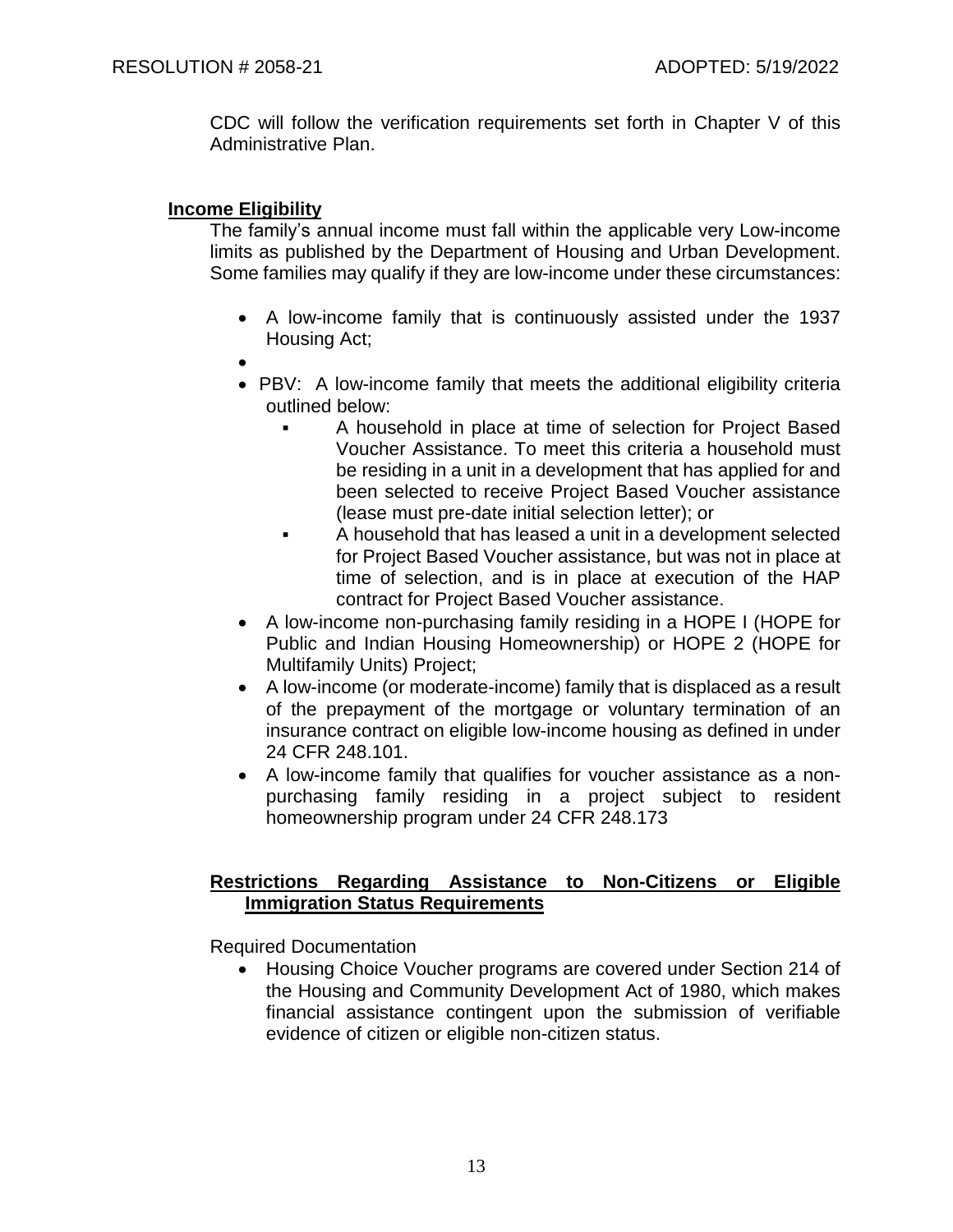- Families must submit evidence of citizenship or eligible non-citizen status. A family consisting of members with both eligible and ineligible status may be eligible for prorated assistance.
- Verification of evidence of eligible non-citizen status is necessary to determine whether or not the applicant/participating family is eligible for continuing assistance or admittance to the program. Families will be required to submit a declaration for all members who claim eligible status and/or provide a listing of those members who do not claim eligible status.
- Non-citizen students do not have eligible status, nor does their noncitizen spouse and/or minor children accompanying or joining the noncitizen student. A citizen spouse or minor children of a citizen spouse and non-citizen student are eligible for assistance, however;
- Eligible immigration status includes the following categories: Citizens or national of the United States;

Non-citizens with status in one of the following categories:

A non-citizen admitted to the U.S. for permanent residence under Section 101(a)(20) of the Immigration and Nationality Act (INA); as an immigrant under Section 101(a)(15) or as a special agricultural worker under Section 120 or 210A of the INA;

A non-citizen who entered the U.S. before January 1, 1972, (or such later date as enacted by law), and who (1) has continuously maintained residence in the U.S. since then, (2) who is not ineligible for citizenship, and (3) who has been deemed to be lawfully admitted for permanent residence as a result of an exercise of discretion by the Attorney General under Section 249 of the INA;

A non-citizen admitted to the U.S. with refugee status under Section 207 of the INA, or with asylum status under Section 208 of the INA, or admitted before April 1, 1980 under Section 203(a)(7) of the INA;

A non-citizen admitted to the U.S. with parole status under Section 212(d)(5);

A non-citizen lawfully present in the U.S. as a result of the Attorney General's withholding deportation under Section 243(h) of the INA (threat to life or freedom); or

A non-citizen admitted for temporary or permanent residence under Section 245A of the INA.

• Evidence of citizenship or eligible non-citizen status shall consist of the following documents or such other documents as deemed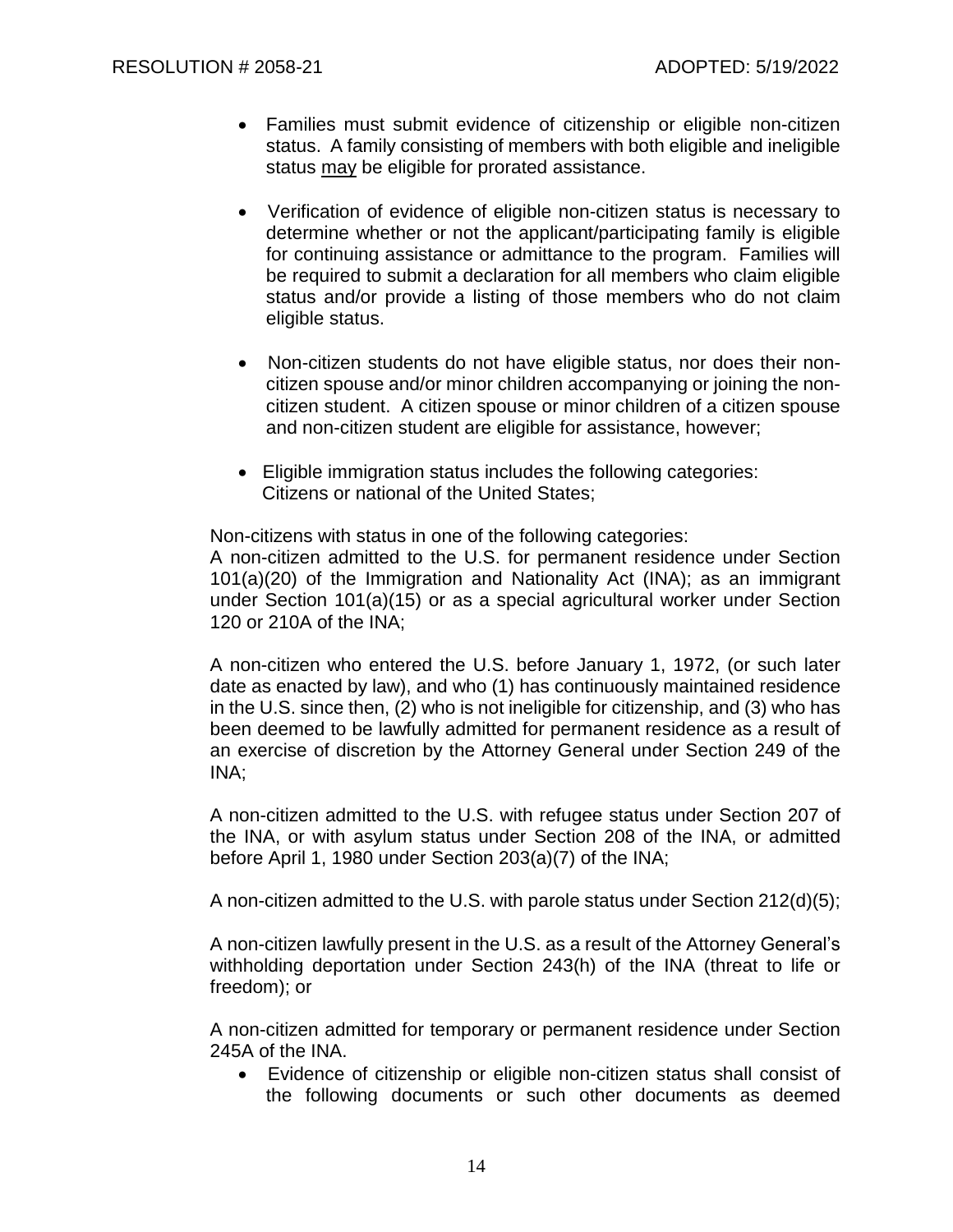acceptable by HUD or the U.S. Citizenship and Immigration Services (CIS) (formerly INS):

For citizens: a signed Declaration of U.S. citizenship; For non-citizens:

1. A signed Declaration of eligible immigration status;

2. The CIS documents listed in Guidebook 7465.10G, Chapter 6, Section 6- (or any other documents determined by the CIS to be acceptable evidence and announced by notice in the Federal Register); and

- 3. A signed Verification Consent Form.
	- Documents submitted by an applicant family to verify eligible immigration status will be first verified using the CIS Systematic Alien Verification for Entitlements (SAVE) system. If the SAVE system does not provide verification, a secondary manual search of CIS records will be instituted by the CDC. If both searches fail to verify eligibility, the family will be notified and will be given the option of requesting an appeal to the CIS and/or a CDC informal hearing.

Ineligible Immigration Status

- Families determined to be ineligible when the evidence of citizenship or eligible non-citizen status submitted by a head of household or spouse cannot be verified either by the CDC's preliminary inquiry or by the CIS secondary search will be notified in writing that the individual or family has been determined ineligible.
	- Families determined ineligible due to lack of citizenship or non-eligible citizenship status may request an appeal to the CIS according to 24 CFR 5.514(e) and may request an informal hearing with the CDC. Applicant families may request an informal hearing as described in Section 9-2 (c)(2) of Guidebook 7465.10G either upon the completion of the CIS appeal or in place of the CIS appeal.
	- Assistance to an applicant may be delayed if the CIS appeal process has been concluded, but may not be denied until after the conclusion of the CDC informal hearing process, if the applicant requests an informal hearing.

## **Criminal Activity and Domestic Violence for Applicants**

The CDC will deny admission to an applicant for the following reasons:

1. An applicant will be denied admission for three (3) years from the date of termination of rental assistance if a household member was terminated from federally assisted housing for drug-related criminal activity. The CDC may admit the household if it is determined: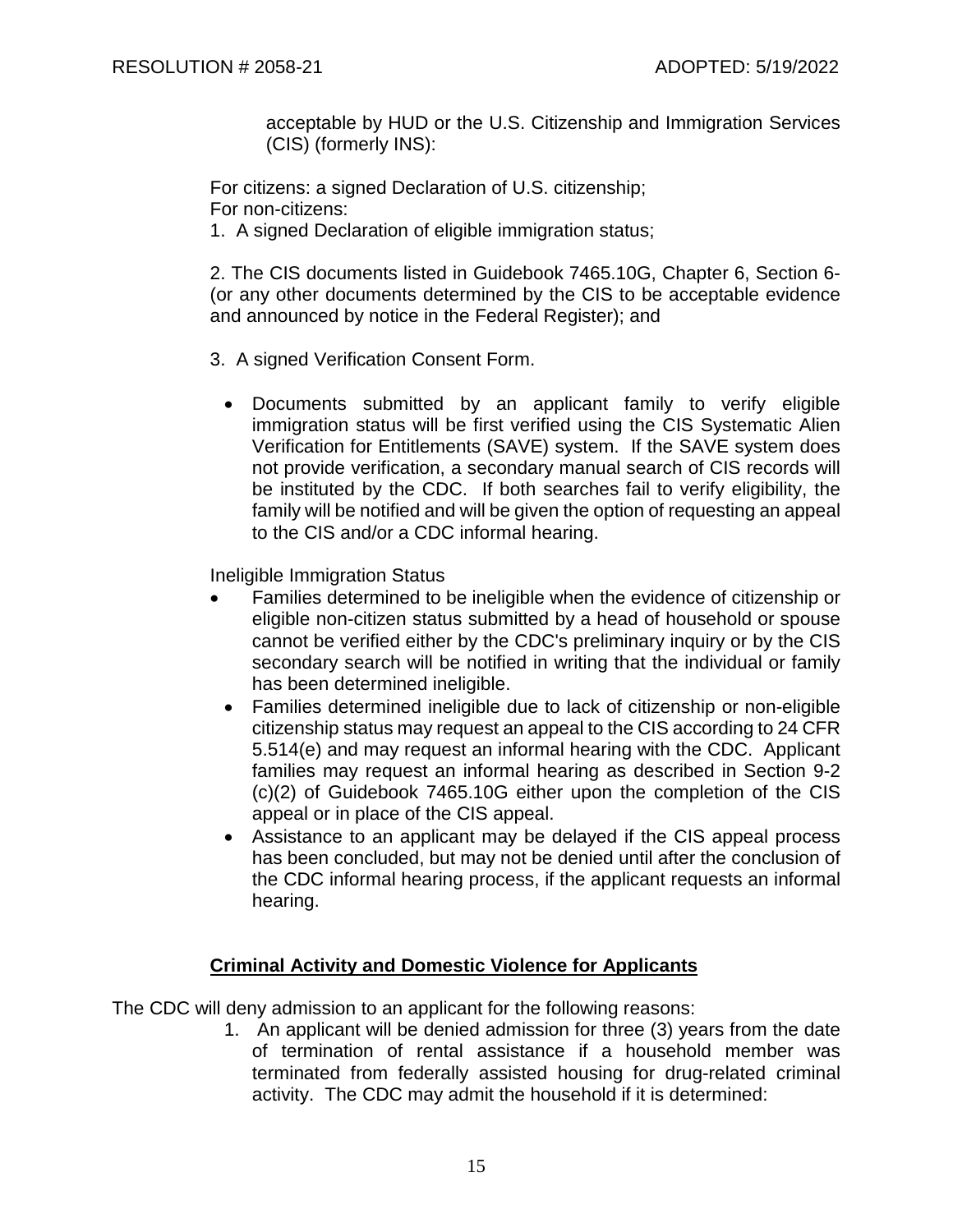That the household member who engaged in drug-related criminal activity has successfully completed a supervised drug rehabilitation program approved by the CDC and has had no further arrests; or

That the circumstances leading to termination no longer exist. (For example, the criminal household member has died, imprisoned, or no longer residing with the applicant.)

- 2. Any member of the household is subject to a lifetime registration requirement under a State sex offender registration program; For applicant households containing members subject to a lifetime sex offender registration requirement, the CDC will offer the family the opportunity to remove the member from the household. If the family is unwilling to do so, the CDC must deny admission to the family. The CDC will notify the family of its right to dispute the accuracy and relevance of the criminal background check information.
- 3. Has been convicted of manufacturing or producing methamphetamine on the premises of any federally assisted housing (including the building or complex in which the unit is located and associated common areas and grounds).
- 4. Households shall be denied admission for three (3) years after the date of the most recent conviction of the following types of activities:
	- Drug-related criminal activity,
	- Violent criminal activity,
	- Other criminal activity which may threaten the health, safety, or right to peaceful enjoyment of the premises by other residents or persons residing in the immediate vicinity;
	- Other criminal activity which may threaten the health or safety of the owner, property management staff, or persons performing a contract administration function or responsibility on behalf of the CDC (including a CDC employee or a CDC contractor, subcontractor or agent), or
	- Shows a pattern of alcohol and/or drug abuse. A pattern shall be at least three (3) drug or alcohol-related criminal offenses within the five (5) year period prior to application for assistance.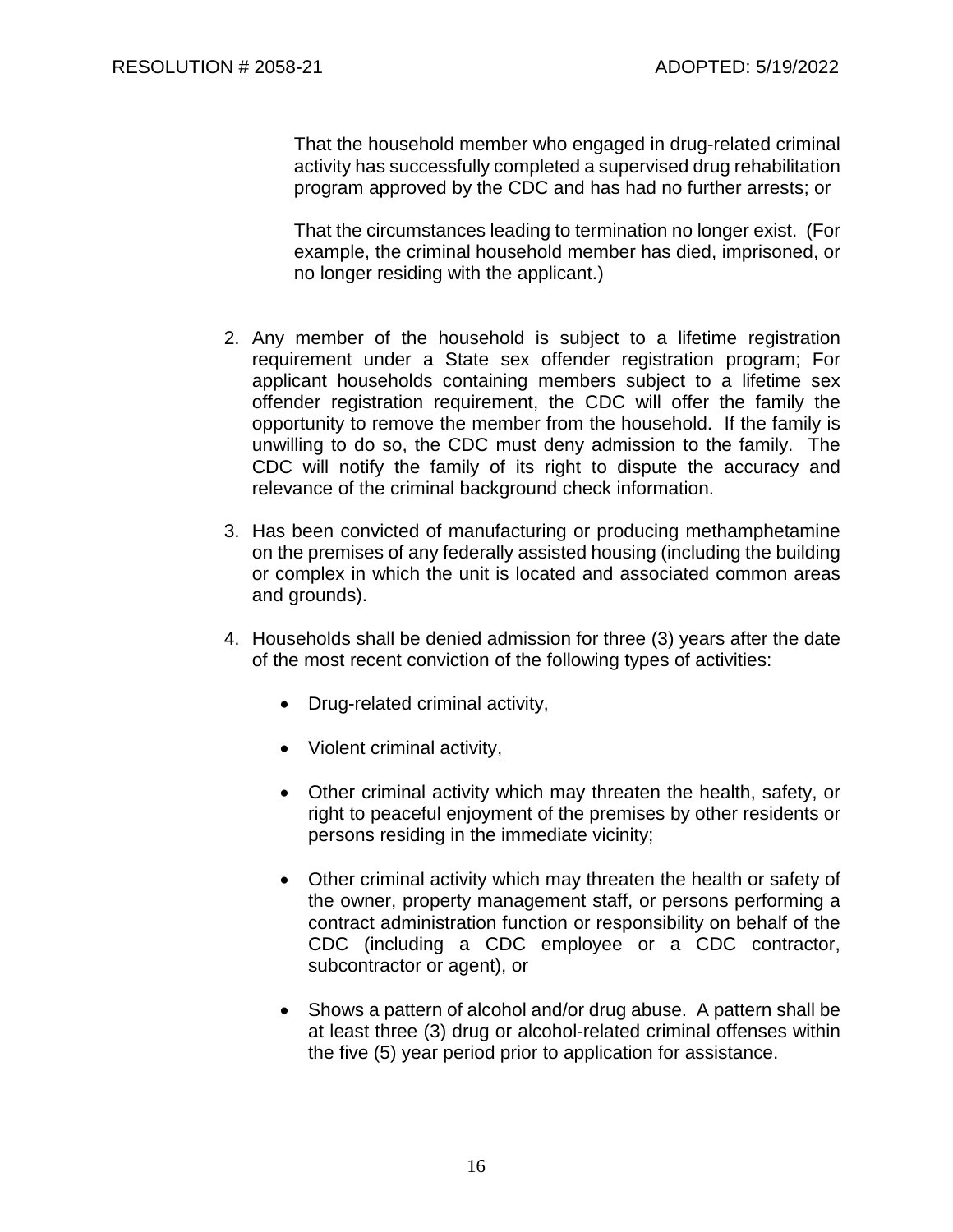5. Households shall be denied admission for three (3) years after the date of the most recent conviction of domestic violence. If CDC's records indicate the conviction for domestic violence was more than three (3) years ago, CDC will require the applicant to provide verification that the perpetrator of domestic violence has successfully completed a supervised anger management rehabilitation program or similar program, and no further convictions of domestic violence have occurred.

## **Drug Related Criminal Activity or Other Criminal Activity**

The following are standards to be applied as appropriate, for drug-related criminal activity and other criminal activity concerning denial of admission:

- 1. The CDC may determine the use of an illegal drug through a conviction of a drug-related charge.
- 2. The CDC shall determine involvement in criminal activity through the conviction for a criminal activity.
- 3. Any household member includes adults and minors who are on the lease or who are living in the household, but not reported to the CDC.
- 4. Currently engaging in illegal use of a drug or other criminal activity shall be defined as a conviction within one year from the date the CDC discovers the conviction.
- 5. Reasonable cause shall be determined by a conviction on an illegal use of a drug charge or other criminal activity.
- 6. There is no time period concerning the conviction of a drug-related charge for manufacturing, production, or distribution of methamphetamine on the premises of federally assisted housing. Such household members being convicted of this offense will be denied admission indefinitely.
- 7. The time period of ineligibility for admission for other drug-related convictions or other criminal activity convictions shall be three (3) years from the date of the conviction. Refer to Consideration of Circumstances listed below.
- 8. If the CDC previously denied admissions for criminal activity, the CDC elects not to consider evidence that a household member was not engaged in criminal activity for a period of time. The household shall not be eligible for admission for three (3) years from the date of the conviction.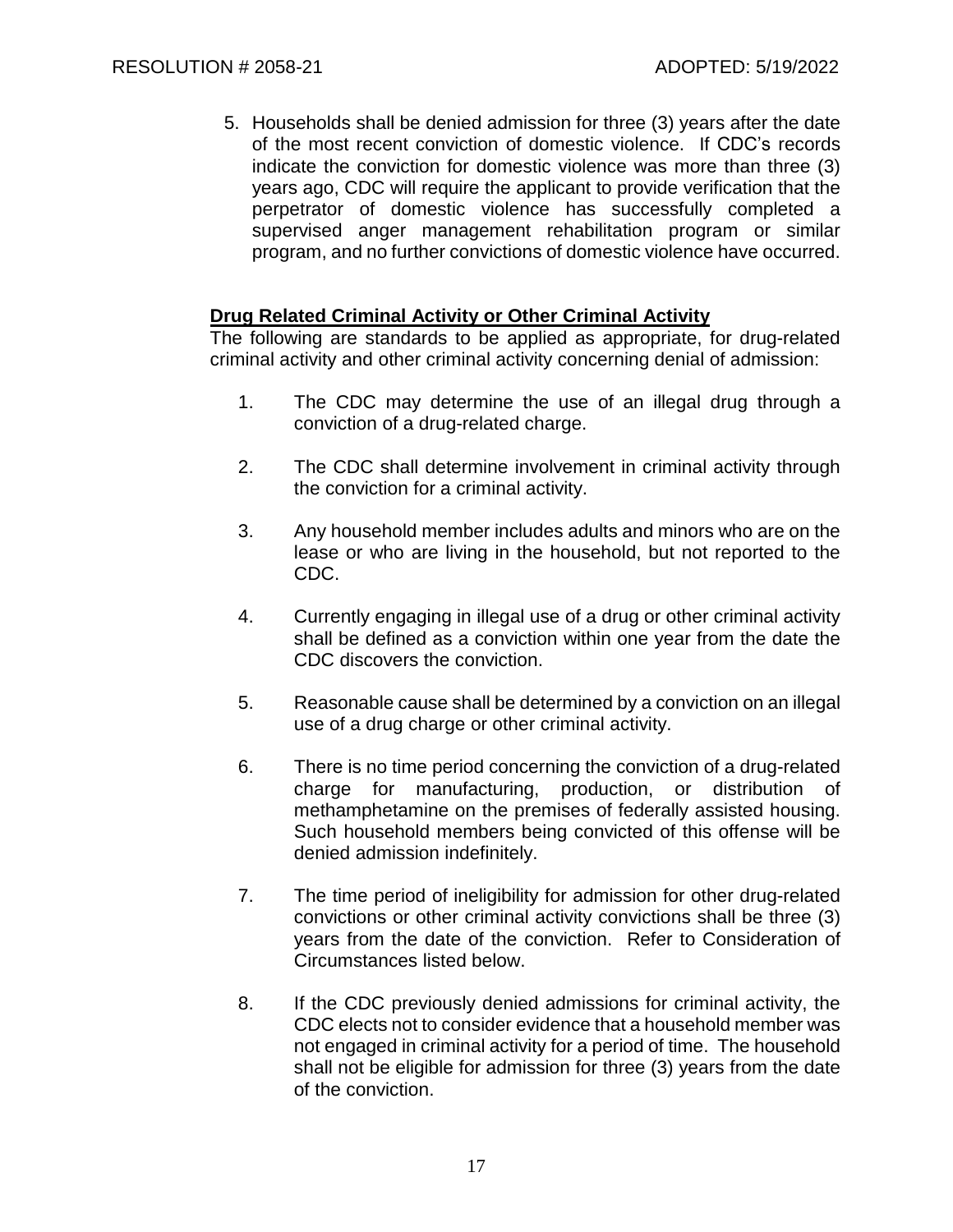9. Evidence of criminal activity shall be defined as conviction of criminal activity.

## **Consideration of Circumstances**

In determining whether to deny admission because of action or failure to act by members of the family:

- 1. The CDC may consider all relevant circumstances such as the seriousness of the case, the extent of participation or culpability of individual family members, mitigating circumstance related to the disability of a family member, and the effects of denial or termination of assistance on other family members who were not involved in the action or failure.
- 2. In determining whether to deny admission or terminate assistance for illegal use of drugs or alcohol abuse by a household member who is no longer engaged in such behavior, the CDC may consider whether such household member is participating in or has successfully completed a supervised drug or alcohol rehabilitation program, or has otherwise been rehabilitated successfully (42 U. S. C. 13661).

For this purpose, the CDC may require the applicant or tenant to submit evidence of the household member's current participation in, or successful completion of a supervised drug or alcohol rehabilitation program or evidence of otherwise having been rehabilitated successfully.

3. If the family includes a person with disabilities, the CDC decision concerning such action is subject to consideration of reasonable accommodation in accordance with 24 CFR Part 8.

## **Drug Treatment Facility**

As needed during the informal review or hearing process the CDC may seek information from a drug treatment facility to verify that an applicant or participant is participating in or has completed a drug rehabilitation program, or to verify drug-free status.

In such cases the CDC will utilize a written consent form required by 24 CFR 82.553(a) (i) (B). The CDC is not obligated to request information from drug treatment facilities and is not liable for damages for failure to request or receive the information.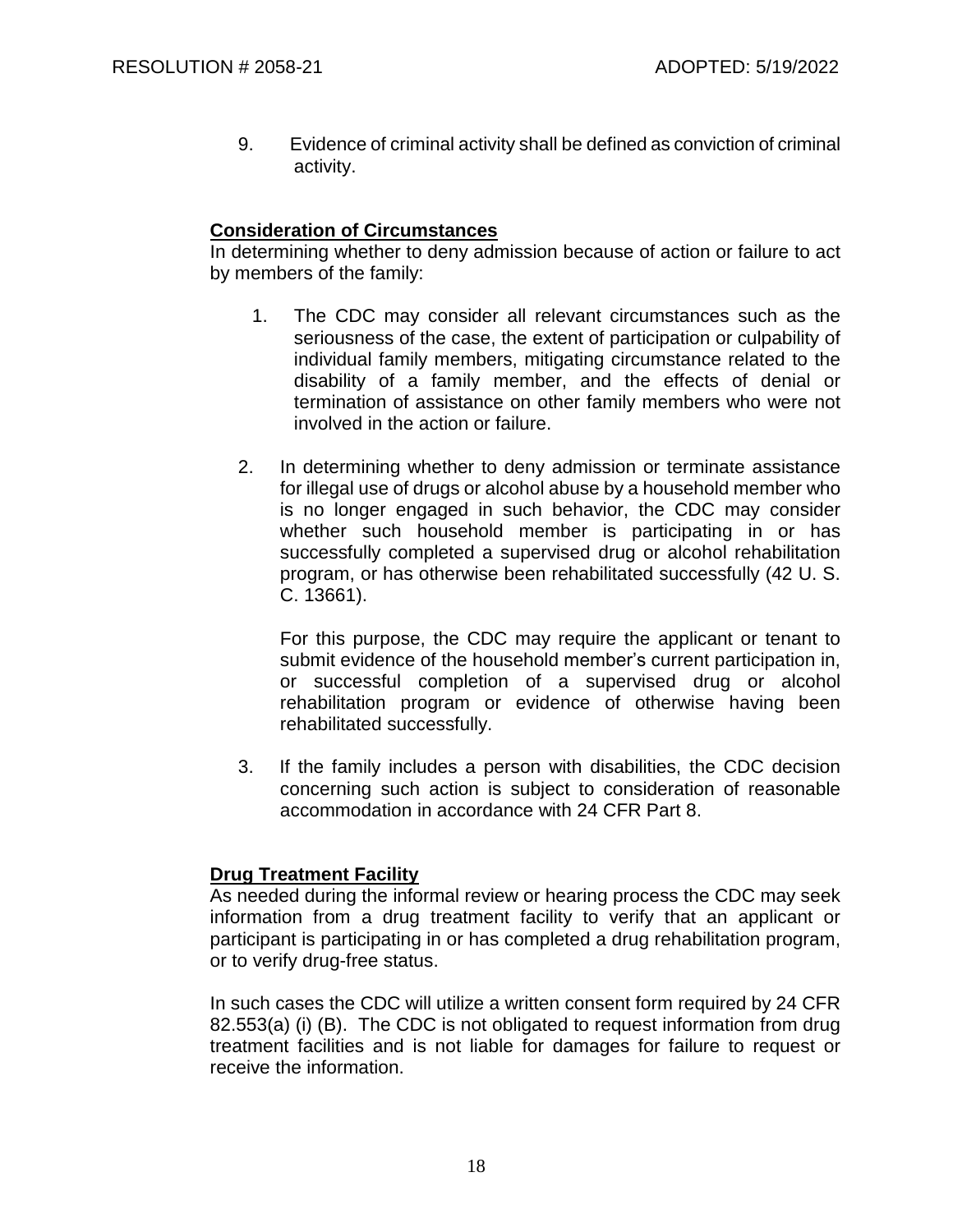All information received from a drug treatment facility must be maintained confidentially and not be misused improperly or disseminated.

The information must be destroyed either:

- No later than ten (10) calendar days after the CDC makes a final decision to admit the person to the HCV Program; or
- If the CDC denies admission, the CDC will destroy the information in a timely manner after the statute of limitations has passed for the individual to file a civil lawsuit.

## **Criminal History Report**

A criminal history report may be requested from law enforcement agencies for adult members according to the following procedure:

- a. For all applicable household members, the CDC will submit to a law enforcement agency the name, sex, race, date of birth and social security number.
- b. Based on the identifiers submitted, the law enforcement agency will provide this CDC with any criminal history conviction record information and outstanding warrants that are found on the law enforcement agency Computerized Criminal History database and the appropriate Crime Information Center.
- c. The law enforcement agency may also search the National Crime Information Center (NCIC) for criminal information. If a record exists, the law enforcement agency will notify this CDC that such information was found, and will provide the CDC with a copy of the information.
- d. If the person disputes or contests the criminal history report received by the CDC, the CDC may at this time determine that a fingerprint check is necessary.
- e. In no case will the applicant be charged for the cost of the criminal history checks.

## **G. FINAL DETERMINATION AND NOTIFICATIONS**

After the verification process is completed, a final determination of eligibility will be made before inviting the family to a briefing session.

The Housing Choice Voucher will not be issued before all eligibility criteria have been met.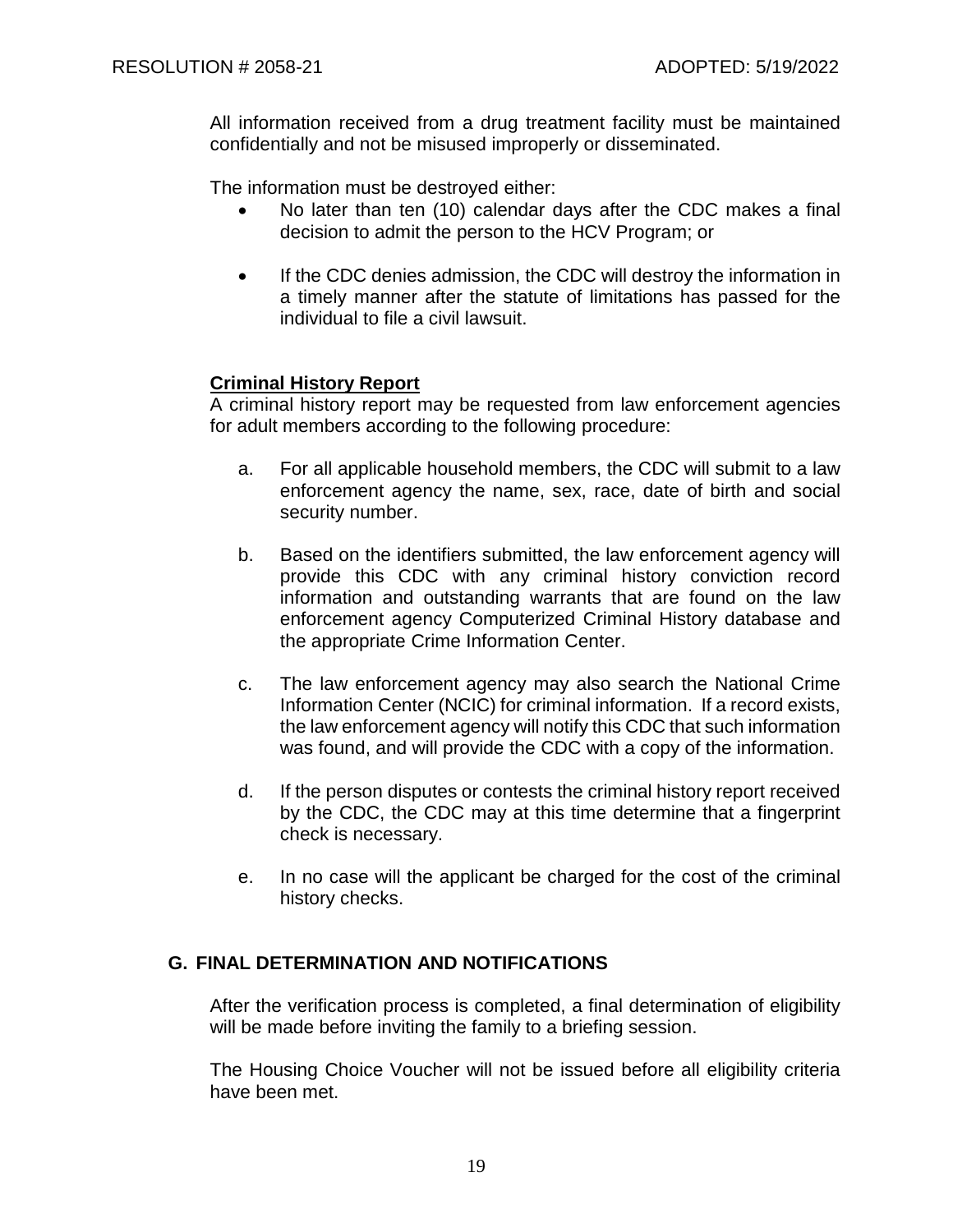#### **Denial of Admissions**

In addition to Section F of this chapter (Domestic Violence, Criminal Activity and Drug Abuse), denial of program assistance may be made for an applicant and participant for any of the following grounds:

- a. The family fails to supply any information that is determined necessary by the CDC in the administration of the program;
- b. The applicant and/or participant provides information that is not true or complete;
- c. The applicant or family member(s) has been evicted from federallyassisted housing in the last three (3) years;
- d. If the CDC has terminated assistance under a Voucher or Certificate program for any member of the family for violation of the Family Obligations within the past three years;
- e. If any member of the family commits fraud, bribery or any other corrupt or criminal act in connection with any federally assisted housing program;
- f. If the family currently owes rent or other amounts to the CDC or another PHA in connection with any rental assistance program,

The CDC, at its discretion, may offer a family the opportunity to enter an agreement to pay amounts owed to a PHA or amounts paid to an owner/landlord by a PHA. The PHA may prescribe the terms of the agreement;

- g. If the family has not reimbursed any PHA for amounts paid to an owner/landlord under a HAP contract for rent, damages to the unit, or other amounts owed by the family under the lease;
- h. If the family breaches an agreement to pay amounts owed to a housing authority or amounts paid to an owner/landlord by a housing authority;

The CDC, at its discretion, may offer a family the opportunity to enter an agreement to pay amounts owed to a PHA or amounts paid to an owner/landlord by a PHA. The PHA may prescribe the terms of the agreement);

i. If the family has engaged in or threatened abusive or violent behavior toward CDC personnel;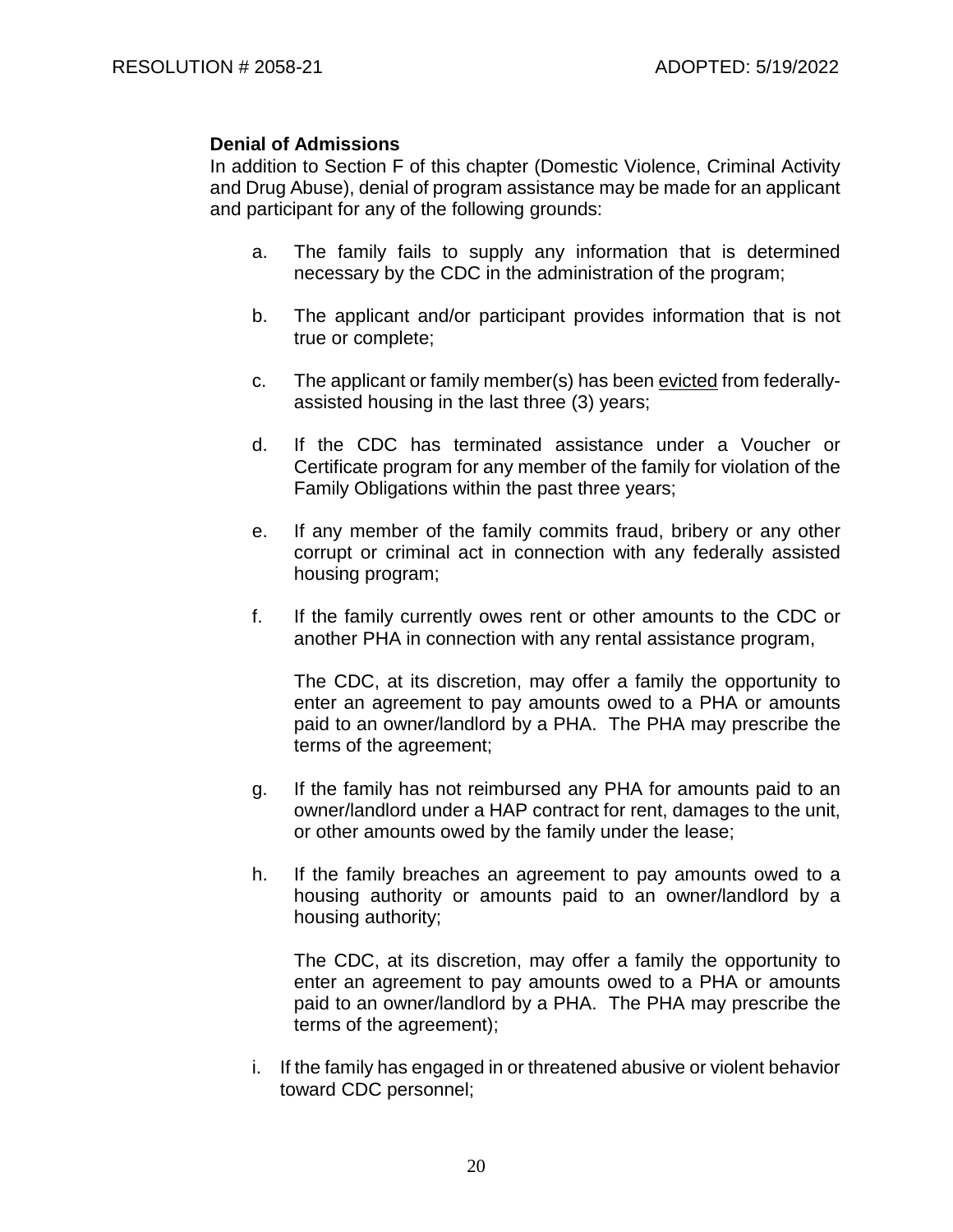- j. If an applicant is a Sex Offender and/or required to be registered in a "State life-time sexual offender" registry, they will be determined ineligible;
- k. Any family member has been convicted of manufacturing or producing methamphetamine on the premises of any federally assisted housing (including the building or complex in which unit is located and associated common areas and grounds);
- l. The applicant does not meet the eligibility criteria (e.g. the family's annual income exceeds income limits for a family of that size);
- m. Any adult member refuses to sign or submit required consent forms.

## **Use of Criminal Record**

If the CDC proposes to deny admission for criminal activity as shown by a criminal record, the CDC must provide the subject of the record and the applicant with a copy of the criminal record.

The CDC must give the family an opportunity to dispute the accuracy and relevance of that record, in the informal review process in accordance with Sec. 982. 554

## **Removal from the Wait List and Right to an Informal Review**

## **Removal from the Wait List:**

A family may be removed from the Wait List for the following reasons:

- Failure to respond to CDC's written requests;
- Return mail from the USPS:
- Denial of Admission for ineligibility;
- If a family leases under HAP Contract with a tenant-based voucher (HCV, MS or FUP) and that family has an active wait list record on the tenant-based voucher waitlist (HCV, MS or FUP), that record will be removed from the waitlist;
- An applicant submitted an application when the Wait List was closed or the applicant was not eligible to apply;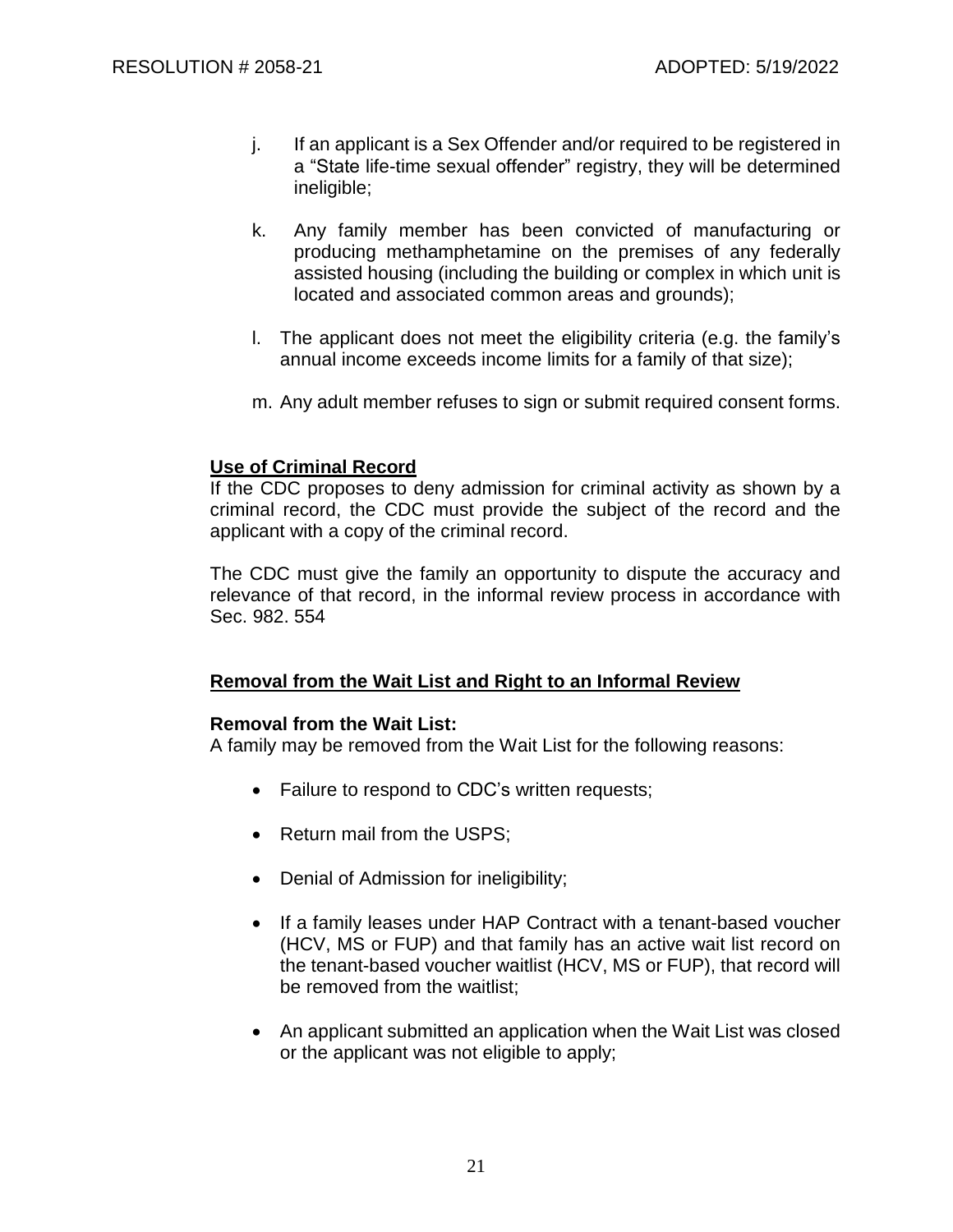• Any other reason CDC determines is necessary in the administration of the program;

#### **Informal Review:**

Ineligible applicants will promptly be provided with a letter detailing their individual status, stating the reason for ineligibility, and offering them an opportunity for an informal review.

Applicants must submit their request for an informal review in writing to the CDC within ten (10) calendar days from the date of the determination letter.

Persons who claim disabilities and request a reasonable accommodation will have their informal review viewed in accordance with requirements to allow for reasonable accommodation. The 504 Coordinator will review all such reasonable accommodation requests appealing denial of admission or as part of a request for an informal review of the denial of admission.

The Informal Review will be conducted according to regulatory requirements and as outlined further in this Administrative Plan, Chapter XXl.

## **H. UPDATING THE WAIT LIST (PURGE)**

The CDC may periodically update (purge) the Wait List to ensure that it is current and accurate.

The CDC may mail a letter to the applicant's last known address requesting information regarding their continued interest in maintaining a place on the Wait List.

If the applicant did not notify the CDC of a move as required, the CDC will not be responsible for the applicant's failure to receive the update request.

The request letter will include a deadline date by which the applicant must notify the CDC of their continued interest, by mail or in person.

Notification of a change in address to the U.S. Post Office or sources other than the CDC is not considered compliance with the requirements to notify the CDC.

An applicant's failure to check on their mail at the address given to CDC, whether the address is that of a family member, friend or PO Box, will not alleviate the applicant's responsibility to update their application.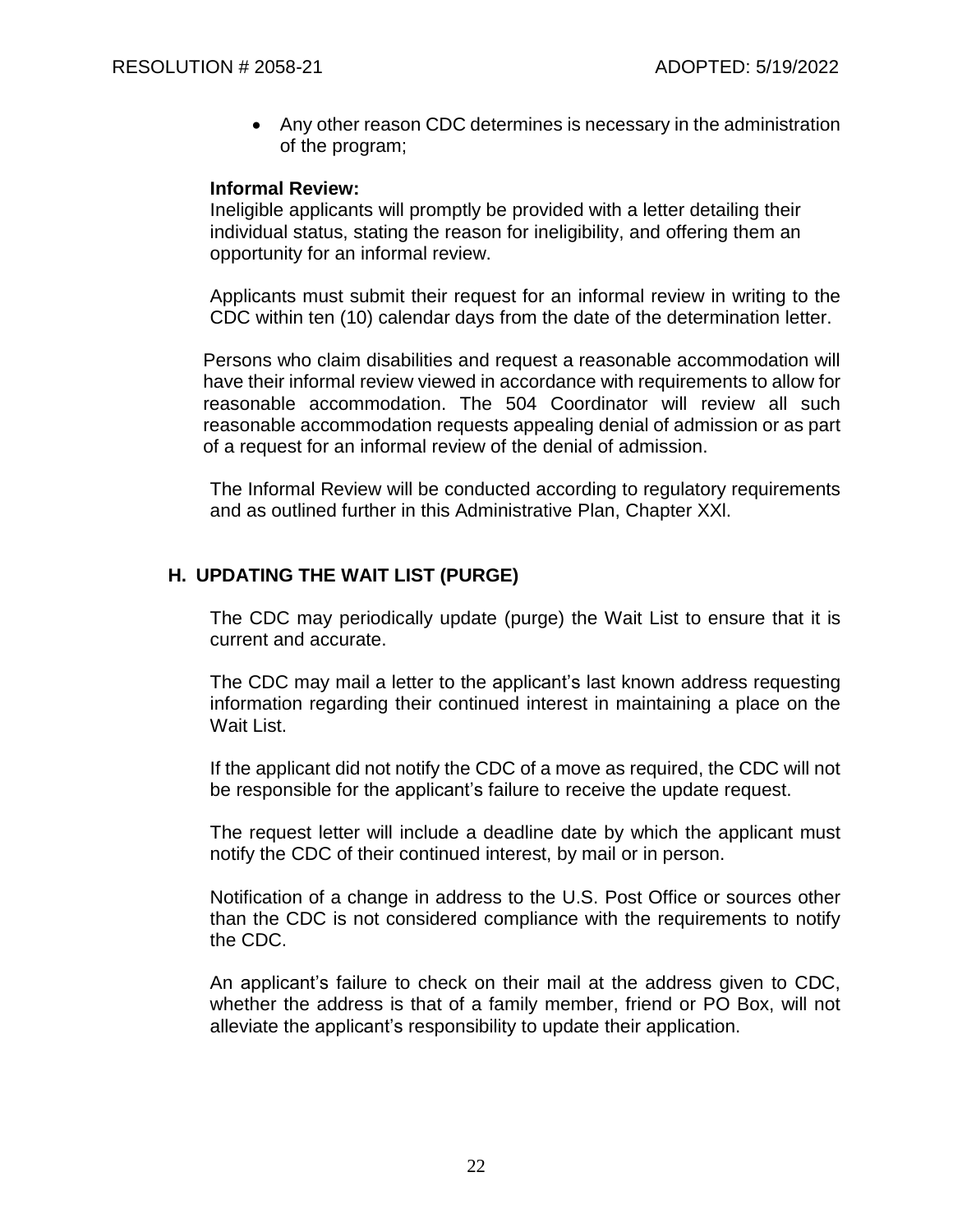Applicants will be given ten (10) calendar days, from the date of the letter, to return the notice of continued interest. The CDC does not accept responsibility for mail delays.

If the CDC fails to receive the updated applicant information by the deadline date, the applicant's name will be removed from the Wait List.

## **I. MONITORING OF SELECTION AND LEASING**

In compliance with SEMAP requirements, a statistical report may be prepared each month to ensure that CDC has complied with current regulations affecting the Wait List and selection as it relates to income requirements, single elderly and non-elderly families, and the local preference selection of families.

## **J. RECORDS MANAGEMENT**

All criminal information received will be maintained confidentially and not misused, or improperly disseminated.

All information provided to an owner, manger, or CDC pursuant to VAWA, including the fact that an individual is a victim of domestic violence, dating violence, or stalking, shall be retained in confidence by an owner, manager, or CDC, and shall neither be entered into any shared database nor be provided to any related entity, except to the extent that disclosure is requested or consented to in writing by the individual; required for use in an eviction proceeding of an abuser, stalker or perpetrator of domestic violence; or is otherwise required by applicable law.

Such information may be housed in a locked file with access restricted to individuals responsible for screening and determining eligibility and to the Executive Director.

If the applicant is determined to be eligible, the criminal report shall be shredded as soon as the applicant is housed. If the applicant is denied assistance, the criminal record information shall be destroyed immediately upon completion of the hearing or due process procedures and a final decision has been made.

All information received from a drug treatment facility must be maintained confidentially and not be misused improperly or disseminated.

The information must be destroyed either: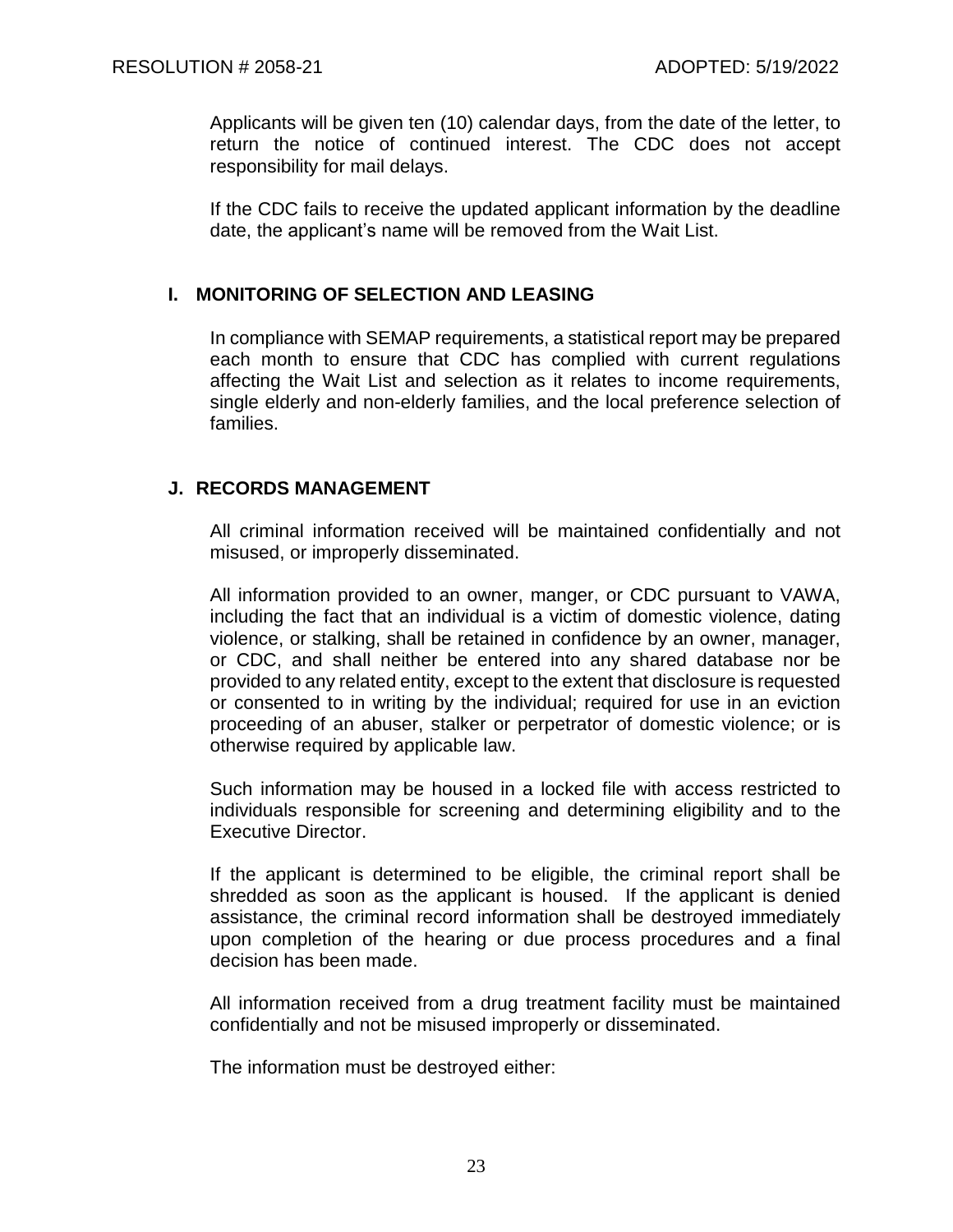- 1. No later than ten (10) calendar days after the CDC makes a final decision to admit the person to the HCV Program; or
- 2. If the CDC denies admission, the CDC will destroy the information in a timely manner after the statute of limitations has passed for the individual to file a civil lawsuit.

## **K. FAMILY DESIGNATION AND DEFINITIONS**

## **FAMILY**

**[24 CFR 5.403]***To be eligible for assistance, an applicant must qualify as a family. Family as defined by HUD includes, but is not limited to the following, regardless of actual or perceived sexual orientation, gender identity, or marital status, a single person, who may be an elderly person, disabled person, near-elderly person, or any other single person; or a group of persons residing together. Such groups include, but are not limited to a family with or without children (a child who is temporarily away from the home because of placement in foster care is considered a member of the family), an elderly family, a near-elderly family, a disabled family, a displaced family, or the remaining member of a tenant family*. CDC has the discretion to determine if any other group of persons qualifies as a family.

*Gender Identity* means actual or perceived gender characteristics.

*Sexual orientation* means homosexuality, heterosexuality, or bisexuality.

A family also includes two or more individuals who are not related by blood, marriage, adoption, or other operation of law but who can demonstrate that they have lived together previously for at least one year. Evidence of a stable family relationship may include any of the following; birth certificates of the children, joint tax returns, prior lease (held jointly), joint bank accounts, insurance policies, affidavit of domestic partnership or equivalent documentation.

Each family must identify the individuals to be included in the family at the time of application, and must notify CDC in writing within ten (10) calendar days if the family's composition changes.

## **HOUSEHOLD**

*Household* is a broader term that includes additional people who, with CDC's permission, live in an assisted unit, such as live-in aides, foster children, and foster adults.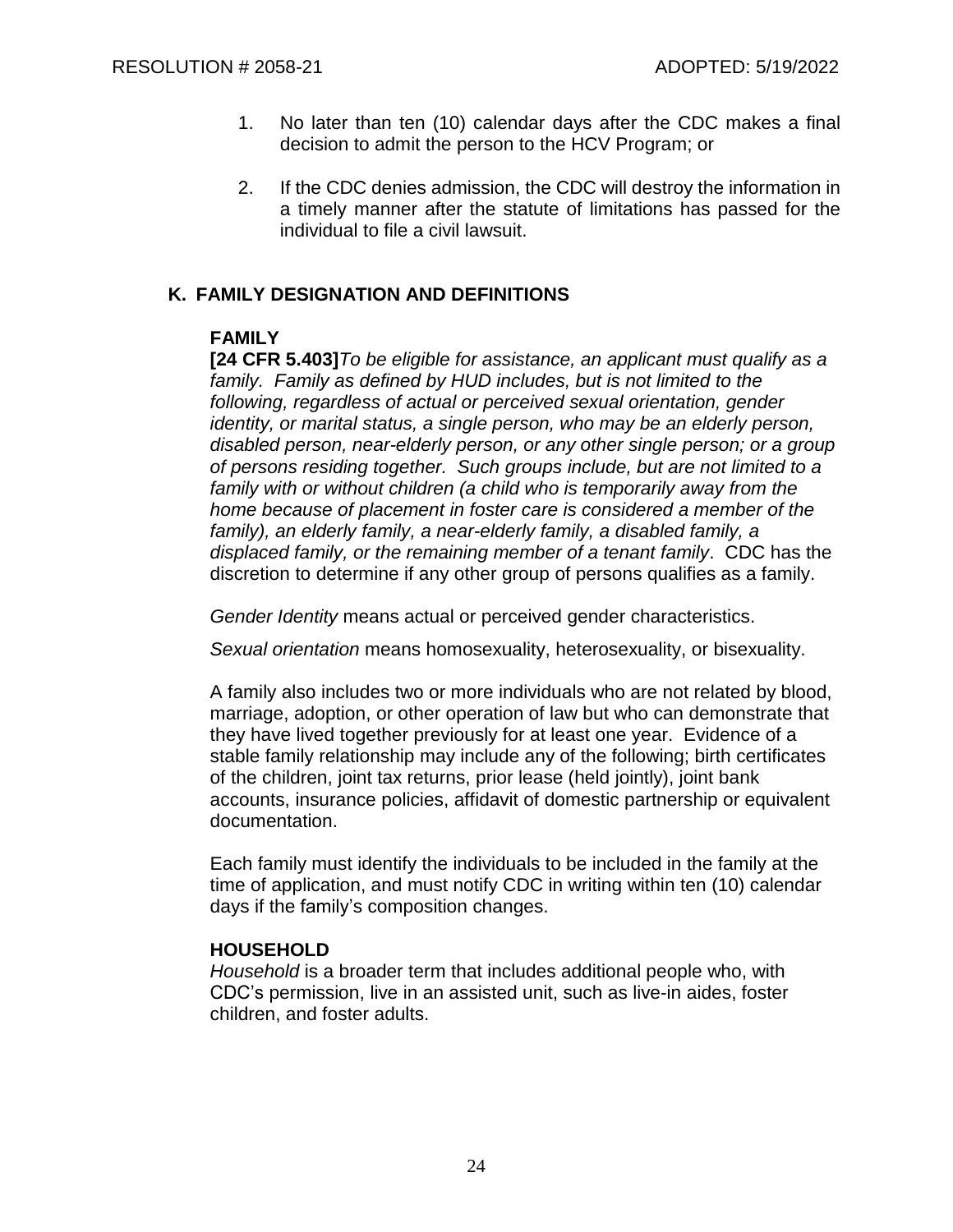## **FAMILY BREAK-UP AND REMAINING MEMBER OF TENANT FAMILY**

#### **Family Break-up [24 CFR 982.315]**

*Except under the following conditions, the PHA has discretion to determine which members of an assisted family continue to receive assistance if the family breaks up:*

- *If the family breakup results from an occurrence of domestic violence, dating violence, or stalking, the PHA must ensure that the victim retains assistance.*
- *If a court determines the disposition of property between members of the assisted family in a divorce or separation decree, CDC is bound by the court's determination of which family members continue to receive assistance*.

#### CDC Policy

When a family on the Wait List breaks up into two otherwise eligible families, only one of the new families may retain the original application date. Other former family members may make a new application with a new application date if the Wait List is open.

If a family breaks up into two otherwise eligible families while receiving assistance, only one of the new families will continue to be assisted.

In the absence of a judicial decision, or an agreement among the original family members, CDC will determine which family retains its placement on the Wait List, or which family will continue to receive assistance. In making its determination, CDC may take into consideration the following factors:

- Interest of any minor children, including custody arrangements,
- Interest of any ill, elderly, or disabled family members,
- Interest of any family member who is the victim of domestic violence, dating violence, or stalking, including a family member who was forced to leave an assisted unit as a result of such actual or threatened abuse,
- Any possible risks to family members as a result of criminal activity,
- The recommendations of social service professionals, and (6) which family member applied as head of household.

Documentation of these factors is the responsibility of the applicant/assisted families. If either or both of the families do not provide the documentation requested by CDC, both may be denied placement on the Wait List for failure to provide information requested by CDC. Chapter XVlll of this Administrative Plan further clarifies Family Break-ups.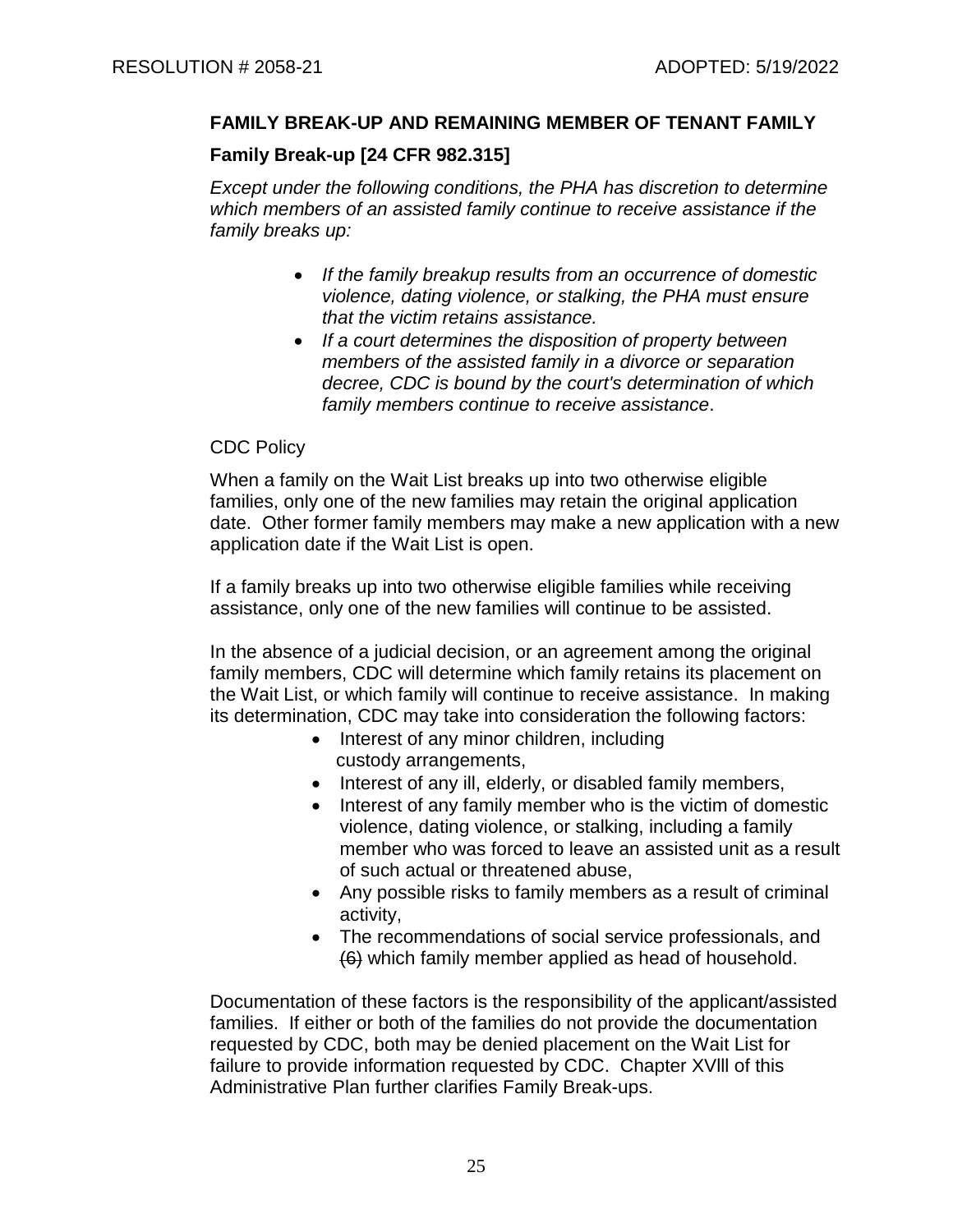#### **Remaining Member of a Tenant Family [24 CFR 5.403]**

The HUD definition of family includes the *remaining member of a tenant family,* which is a member of an assisted family who remains in the unit when other members of the family have left the unit. Household members such as live-in aides, foster children, and foster adults do not qualify as remaining members of a family. To be considered the remaining member of the tenant family, the person must have been previously approved by the CDC to be living in the unit, see Chapter XVlll, section D of this plan for further clarification. A reduction in family size may require a reduction in the voucher family unit size; see Chapter Vl regarding subsidy standards.

If the dependents are the only "remaining members of a tenant family" and there is no family member able to assume the responsibilities of the head of household a minor may continue to receive assistance as a remaining family member if; (1) The court has awarded emancipated minor status to the minor, or (2) an income eligible court appointed or legal guardian moves into the unit with the minor child(ren). If both parents must leave the household and the Department of Social Services and/or the Juvenile Court has determined that another adult is to be brought into the assisted unit to care for the children for an indefinite period, the CDC will treat that adult as a visitor for sixty (60) calendar days. See Chapter XVlll, section D "remaining member of tenant family" for the policy on "Caretakers for a Child".

## **HEAD OF HOUSEHOLD [24 CFR 5.504(b)]**

*Head of household (HOH)* means the adult member of the family who is considered the head for purposes of determining income eligibility and rent. The head of household is responsible for ensuring that the family fulfills all of its responsibilities under the program, alone or in conjunction with a cohead or spouse.

## CDC Policy

The family may designate any qualified family member as the head of household. The head of household must have the legal capacity to enter into a lease under state and local law. A minor who is emancipated under state law may be designated as head of household.

## **SPOUSE, COHEAD, AND OTHER ADULT**

A family may have a *spouse* or co-head, but not both [HUD-50058 IB, p. 13].

#### CDC Policy

A minor who is emancipated under state law may be designated as a spouse, if married to the HOH.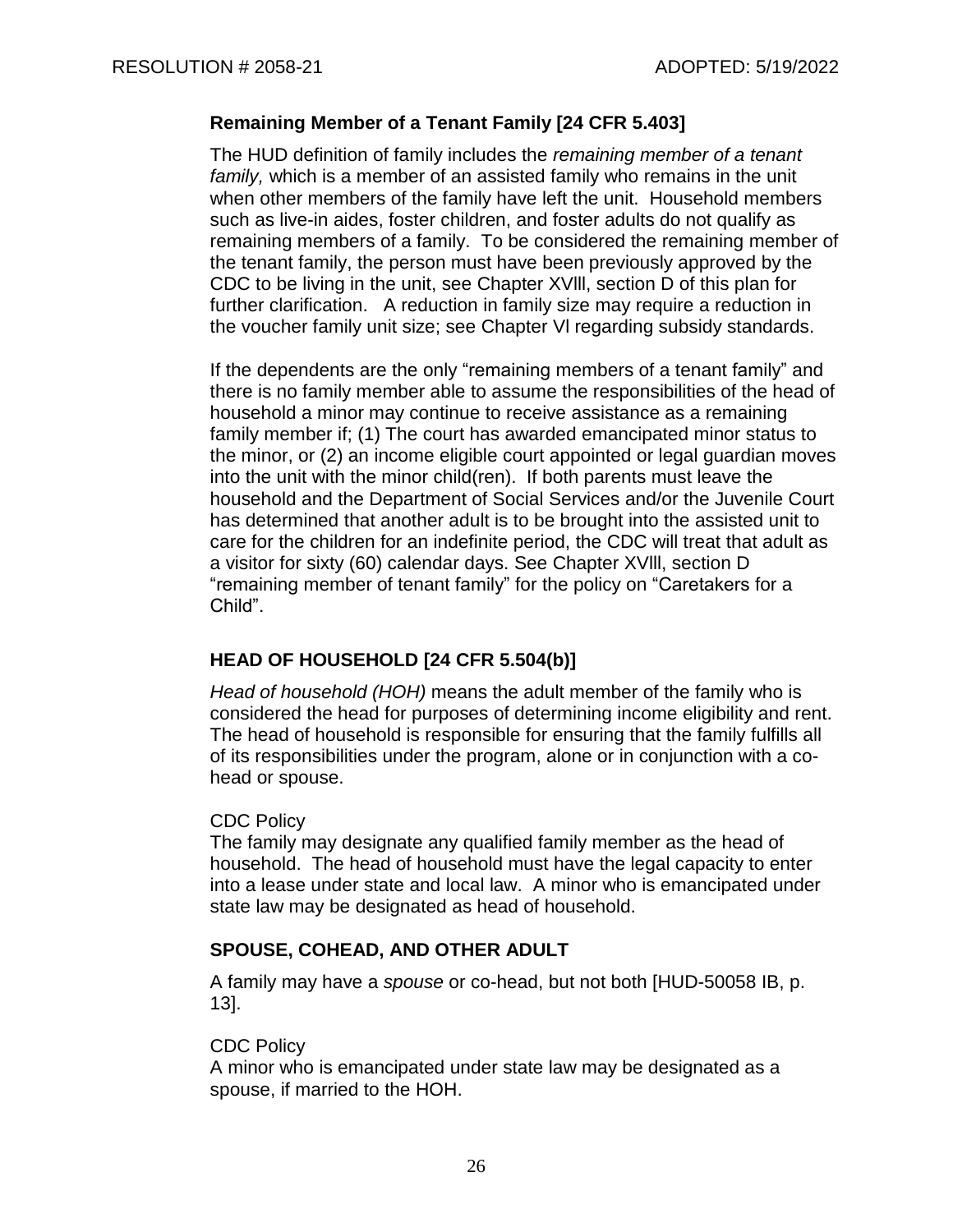A *co-head* is an individual in the household who is equally responsible with the head of household for ensuring that the family fulfills all of its responsibilities under the program, but who is not a spouse. A family can have only one co-head.

Minors who are emancipated under state law may be designated as a cohead.

*Other adult* means a family member, other than the head, spouse, or cohead, who is 18 years of age or older. Foster adults and live-in aides are not considered other adults.

## **DEPENDENT [24 CFR 5.603]**

A *dependent* is a family member who is under 18 years of age or a person of any age who is a person with a disability or a full-time student, except that the following persons can never be dependents: HOH, spouse, co-head, foster children/adults and live-in aides*.* Identifying each dependent in the family is important because each dependent qualifies the family for a dependent allowance.

# **JOINT CUSTODY OF DEPENDENTS**

CDC Policy

Dependents who are subject to a joint custody arrangement will be considered in the family composition if they reside in the household 50% or more of the time, as long as this designation would not provide for multiple subsidies. 50% will be defined as 182 calendar days per year, which do not need to run consecutively. To make this determination CDC will use evidence provided by the family, such as court ordered custody documents, school records, verification from Social Services agencies, written statements, IRS tax returns, and/or any other document CDC determines is acceptable.

When more than one family is claiming the same dependents in the household's composition, the family with primary custody at the time of the initial examination or reexamination will be able to claim the dependents as household members. If there is a dispute about which family should claim the dependents, CDC will make the determination based on available documents such as those listed above.

# **FULL-TIME STUDENT [24 CFR 5.603; HCV GB, p. 5-29]**

A *full-time student* (FTS) is a person who is attending school or vocational training on a full-time basis. The time commitment or subject load that is needed to be full-time is defined by the educational institution. Identifying each FTS is important because: (1) each family member that is an FTS,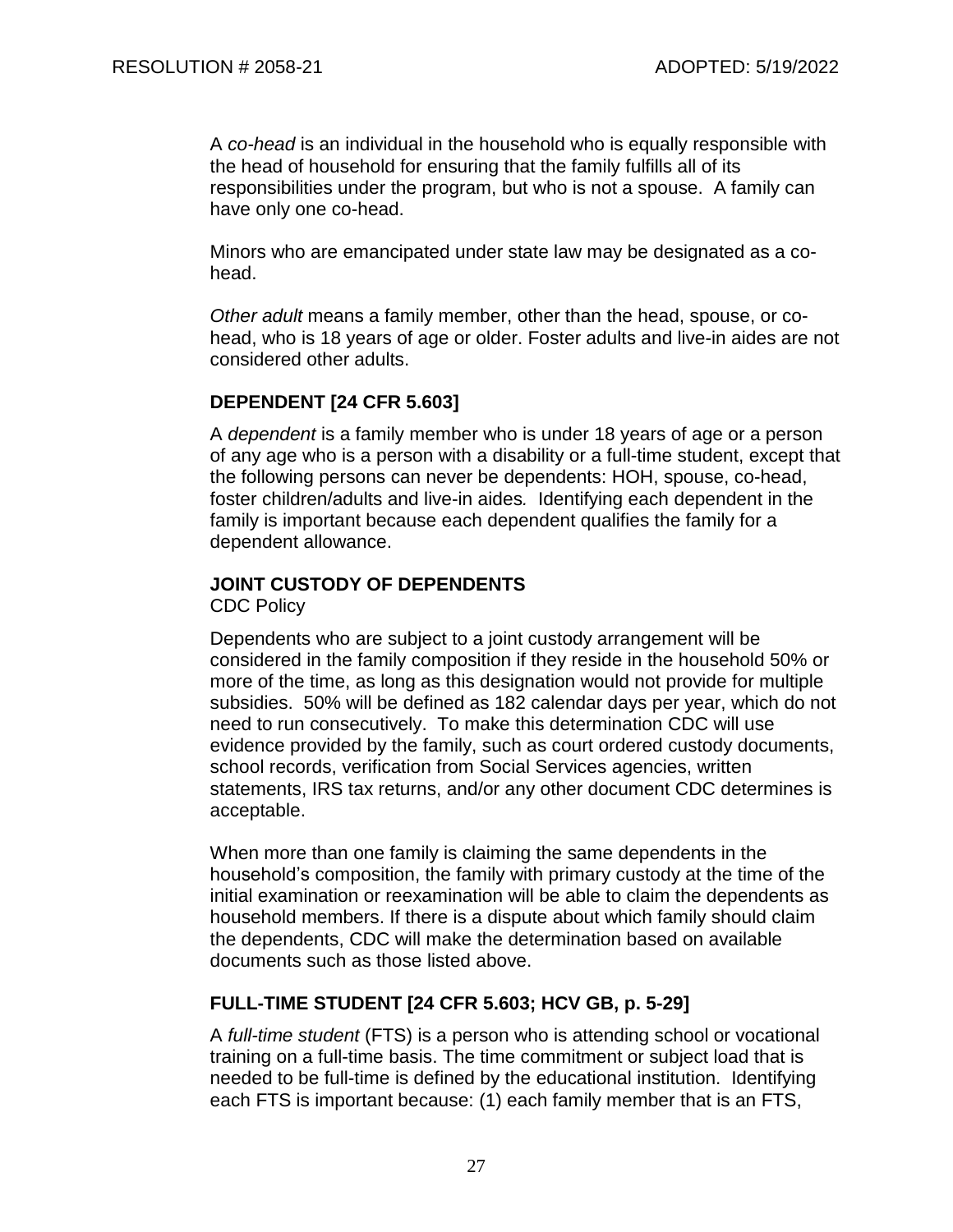other than the head, spouse, or co-head, qualifies the family for a dependent allowance, and (2) the earned income of such an FTS is treated differently from the income of other family members.

## **ELDERLY AND NEAR-ELDERLY PERSONS, AND ELDERLY FAMILY [24 CFR 5.100 and 5.403, FR Notice 02/03/12]**

#### Elderly Persons

An *elderly person* is a person who is at least 62 years of age. Near-Elderly Persons

A *near-elderly person* is a person who is 50-61 years of age. Elderly Family

An *elderly family* is one in which the head, spouse, co-head, or sole member is an elderly person. Identifying elderly families is important because elderly families qualify for the elderly family allowance as described in Chapter lV section G of this plan.

#### **PERSONS WITH DISABILITIES AND DISABLED FAMILY [24 CFR 5.403, FR Notice 02/03/12]**

## **Persons with a Disability**

Under the HCV program, special rules apply to persons with a disability and to any family whose head, spouse, or co-head is a person with a disability.

CDC must make all aspects of the HCV program accessible to persons with disabilities and consider reasonable accommodations requested based upon a person's disability.

## **DISABLED FAMILY**

A *disabled family* is one in which the head, spouse, or co-head is a person with disabilities.

Identifying disabled families is important because these families qualify for the disabled family allowance as described in Chapter IV, section G of this plan. Even though persons with drug or alcohol dependencies are considered persons with disabilities, this does not prevent CDC from denying assistance for reasons related to alcohol and drug abuse in accordance with the policies found in Chapter XlV Termination of Assistance.

## **GUESTS [24 CFR 5.100]**

A *guest* is a person temporarily staying in the unit with the consent of a member of the household who has expressed or implied authority to so consent.

CDC Policy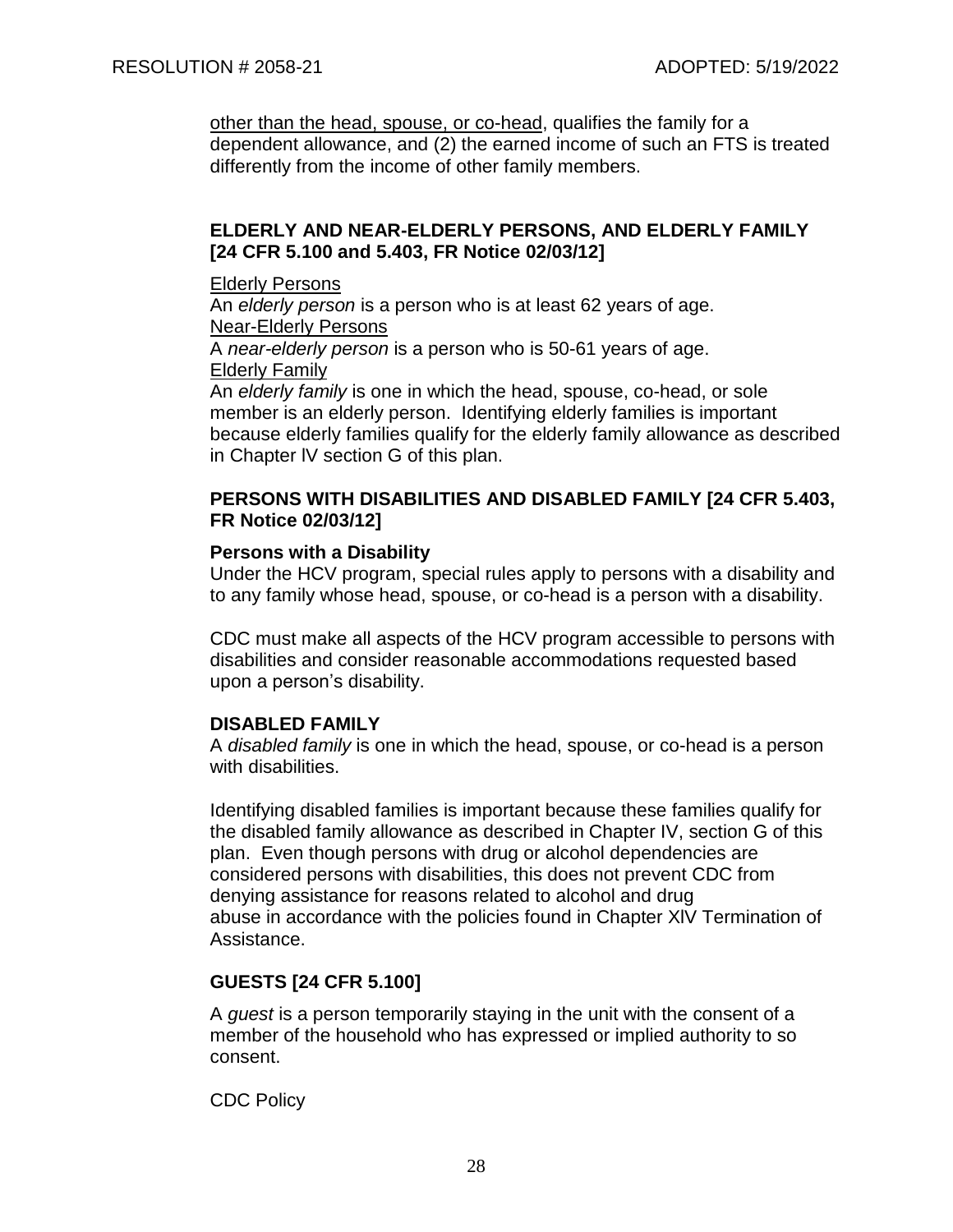No adult person(s) other than those approved by CDC shall live/stay in the unit other than on a temporary basis which does not exceed fourteen days (14) in a one-year period.

Children who are subject to a joint custody arrangement or for whom a family has visitation privileges, that are not included as a family member because they live outside of the assisted household 186 or more days per year, not necessarily consecutively, are not subject to the time limitations of guests described above. CDC may require the family to provide documentation of residence and written permission from the owner/landlord.

A family may request an exception to this policy for valid reasons (e.g., care of a relative recovering from a medical procedure). An exception will not be made unless the family can identify and provide documentation of the residence to which the guest will return.

#### **FOSTER CHILDREN AND FOSTER ADULTS**

*Foster adults* are usually persons with disabilities, unrelated to the tenant family, who are unable to live alone [24 CFR 5.609].

The term *foster child* is not specifically defined by the regulations. Foster children and foster adults who are living with an applicant or who have been approved by the PHA to live with a participant family are considered household members but not family members. The income of foster children/adults, including California Kinship Guardian Assistant Payments (Kin-GAP)\_per PIH 2008-40, is not counted in family annual income, and foster children/adults do not qualify for a dependent deduction [24 CFR 5.603; HUD-50058 IB, p. 13].

#### CDC Policy

A *foster child* is a child that is in the legal guardianship or custody of a state, county, or private adoption or foster care agency, yet is cared for by foster parents in their own homes, under a short-term or long-term foster care arrangement with the custodial agency. A foster child or foster adult may be allowed to reside in the unit if they will be in the unit for more than 186 consecutive calendar days. Documentation from the Department of Public Health and Social Services agency responsible for placement must be provided prior to the placement of the child(ren), except in cases of emergency. See Chapter XX of this plan for additional clarification regarding foster children and foster adults.

Children that are temporarily absent from the home as a result of placement in foster care are discussed in this Chapter below.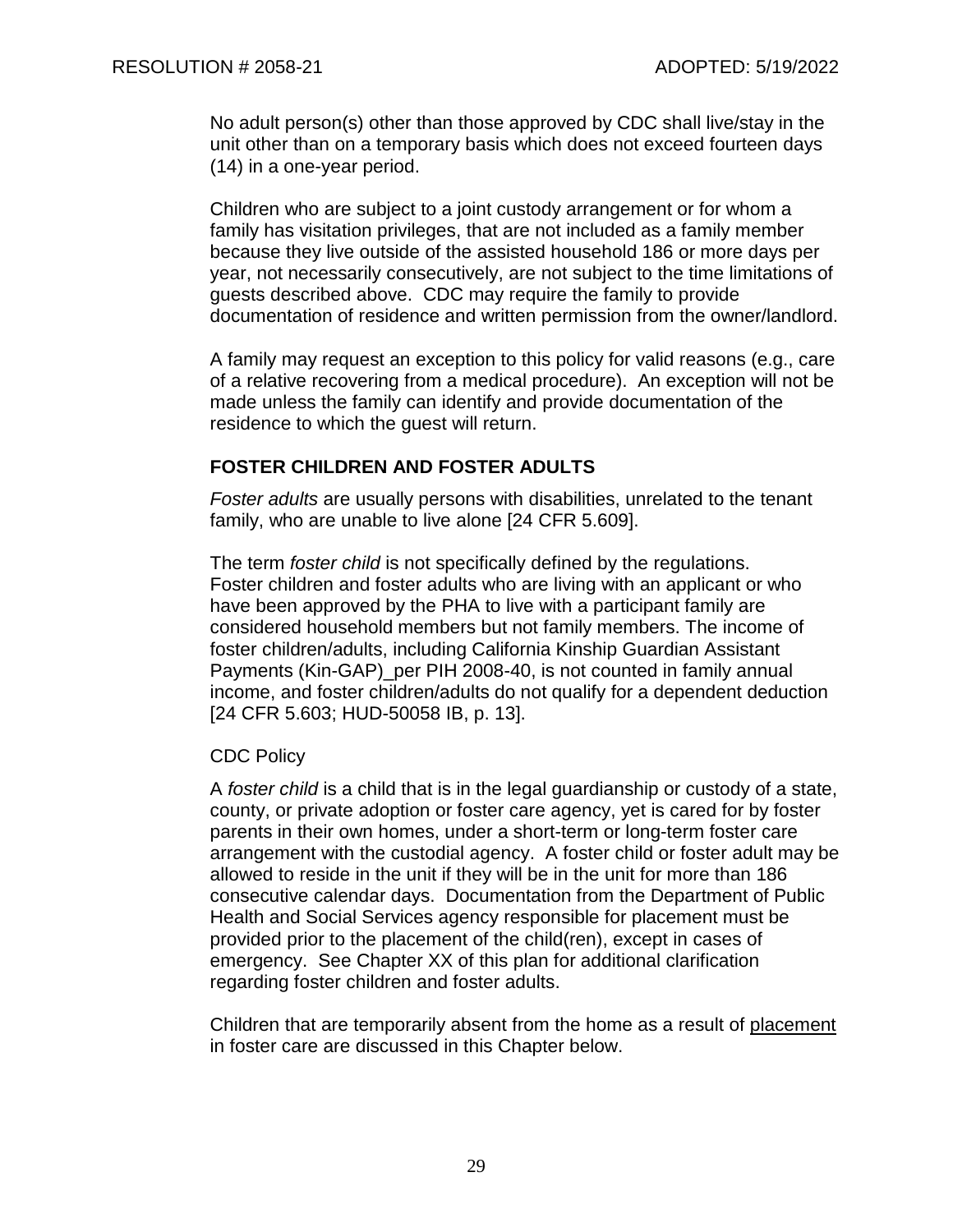## **ABSENT FAMILY MEMBERS**

Individuals may be absent from the family, either temporarily or permanently, for a variety of reasons including educational activities, placement in foster care, employment, illness, incarceration, and court order.

## **DEFINITIONS OF TEMPORARILY AND PERMANENTLY ABSENT**

#### CDC Policy

Generally, an individual who is expected to be absent from the assisted unit for 183 consecutive days or less is considered temporarily absent will continue to be considered a family member. Generally, an individual who is or is expected to be absent from the assisted unit for more than 183 consecutive days is considered permanently absent and no longer a family member.

Exceptions to this general policy are discussed below. See Chapter IV section B for further clarification regarding temporarily and permanently absent household members when determining if income will be included or excluded.

## **ABSENT STUDENTS**

## CDC Policy

Space may be provided for a family member who is away at school but who lives with the family during school recesses, and who has not established permanent housing elsewhere. For example, a college student residing in a dormitory or other campus housing while attending school would be considered temporarily absent. A college student who has signed a lease agreement elsewhere would be considered to have found permanent housing, and therefore removed from the household.

The student will continue to be considered a family member unless information becomes available to CDC that the student has established a separate household or the family declares that the student has established a separate household.

# **ABSENCES DUE TO PLACEMENT IN FOSTER CARE [24 CFR 5.403]**

Children temporarily absent from the home as a result of placement in foster care are considered members of the family.

CDC Policy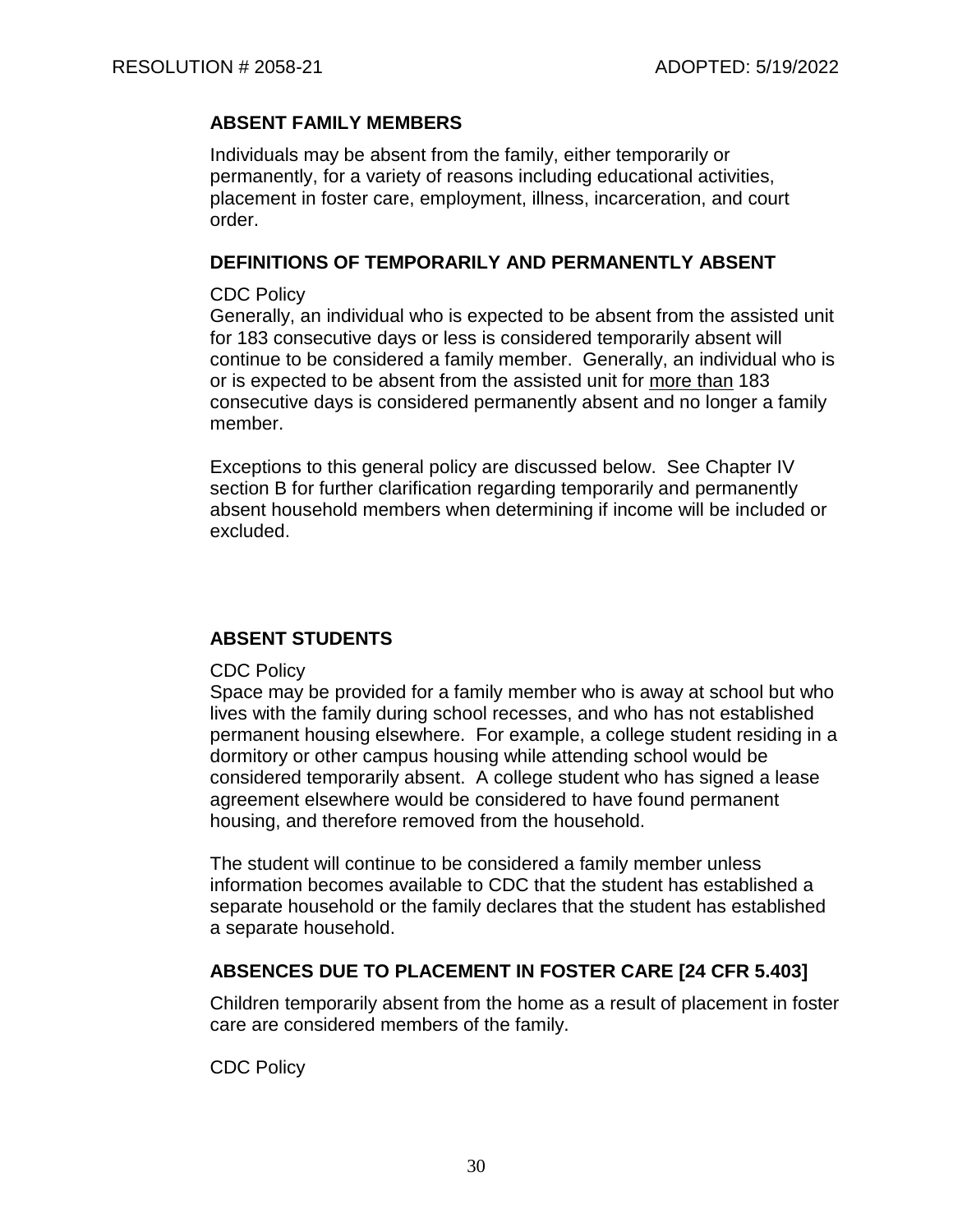In instances in which the children have been removed from the home by a social service agency, the agency will be contacted to determine the approximate length of time the children are expected to be away from the home.

If the agency indicates that the children are expected to return to the home at some point or a date certain, or that it is unknown whether the children will be returned to the home but there is an expectation rendered by a social service agency that the children will be returned at some point, the children will remain a part of the family composition and will be counted toward the family's subsidy standard, but will not be counted as dependents until they return to the home.

If, in the opinion of a social service agency, the children are not ever expected to be returned to the home, the children will be removed from the family composition and the family's subsidy standard will be reduced accordingly.

CDC will attempt to obtain written verification from the social service agency. Oral conversations with the social service agency will be thoroughly documented in the family file, including the date of contact, name and title of contact person, name of agency, and telephone number and details of the conversation.

If the child is receiving other federal rent subsidy, the child will be removed from the CDC assisted household until s/he is no longer receiving the other federal rent subsidy.

#### **ABSENT HEAD, SPOUSE, OR CO-HEAD**

#### CDC Policy

A head, spouse, or co-head absent from the unit more than 183 consecutive days due to employment will continue to be considered a family member unless s/he is receiving other federal rent subsidy.

#### **FAMILY MEMBERS PERMANENTLY CONFINED FOR MEDICAL**

#### **REASONS [HCV GB, p. 5-22]**

If a family member is confined to a nursing home or hospital on a permanent basis, that person is no longer considered a family member and the income of that person is not counted [HCV GB,p. 5-22].

#### CDC Policy

CDC will request verification of the family member's permanent absence from a responsible medical professional. If the responsible medical professional cannot provide a determination, the person will be considered temporarily absent. If the family certifies that the family member is confined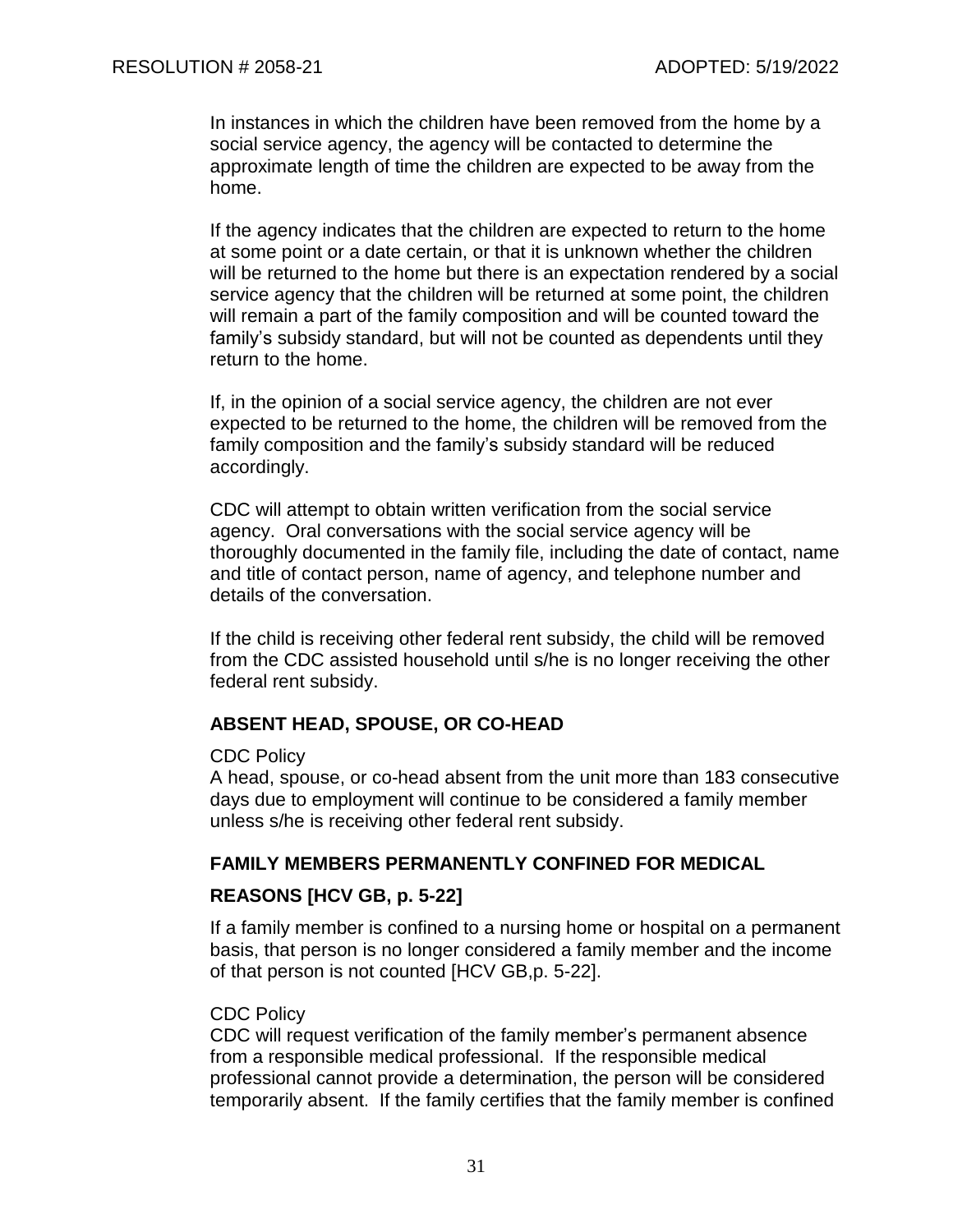on a permanent basis, it may present, and CDC will consider, any additional documentation or evidence.

## **ABSENCE DUE TO HOSPITALIZATION OF SOLE FAMILY MEMBER.**

When the family consists of only one member and that person leaves the home to go into a hospital or nursing home for a period of more than 183 consecutive days, the assistance will be terminated. If a medical provider or other source of similar information documents the person is expected to return to the unit in 183 consecutive days or less, the person shall continue to receive assistance. If the person is not back in the unit within 183 consecutive days, assistance will be terminated.

## **RETURN OF PERMANENTLY ABSENT FAMILY MEMBERS**

CDC Policy

The family must request in writing CDC's approval for the return to the assisted unit of any adult family member that CDC previously determined to be permanently absent. The family must notify CDC in writing within 10 days of the return of any minor that CDC has determined to be permanently absent. The individual is subject to the eligibility and screening requirements discussed elsewhere in this chapter.

## **LIVE-IN AIDE**

A *live-in aide* is a person who resides with one or more elderly persons, or near-elderly persons, or persons with disabilities, and who: (1) is determined to be essential to the care and well-being of the persons, (2) is not obligated for the support of the persons, and (3) would not be living in the unit except to provide the necessary supportive services [24 CFR 5.403]. This definition applies to a specific person [PIH 2008-20].

The PHA must approve a live-in aide who meets all of the criteria if necessary as a reasonable accommodation in accordance with 24 CFR 8, to make the program accessible to and usable by the family member with disabilities.

The PHA may not approve an unidentified live-in aide, nor a larger unit than the family qualifies for under the PHA's subsidy standards for an unidentified live-in aide.

Occasional, intermittent, multiple or rotating care givers do not meet the definition of a live-in aide since 24 CFR Section 982.402(b)(7) implies live-in aides must reside with a family permanently for the family unit size to be adjusted in accordance with the subsidy standards established by the PHA. Therefore, an additional bedroom should not be approved.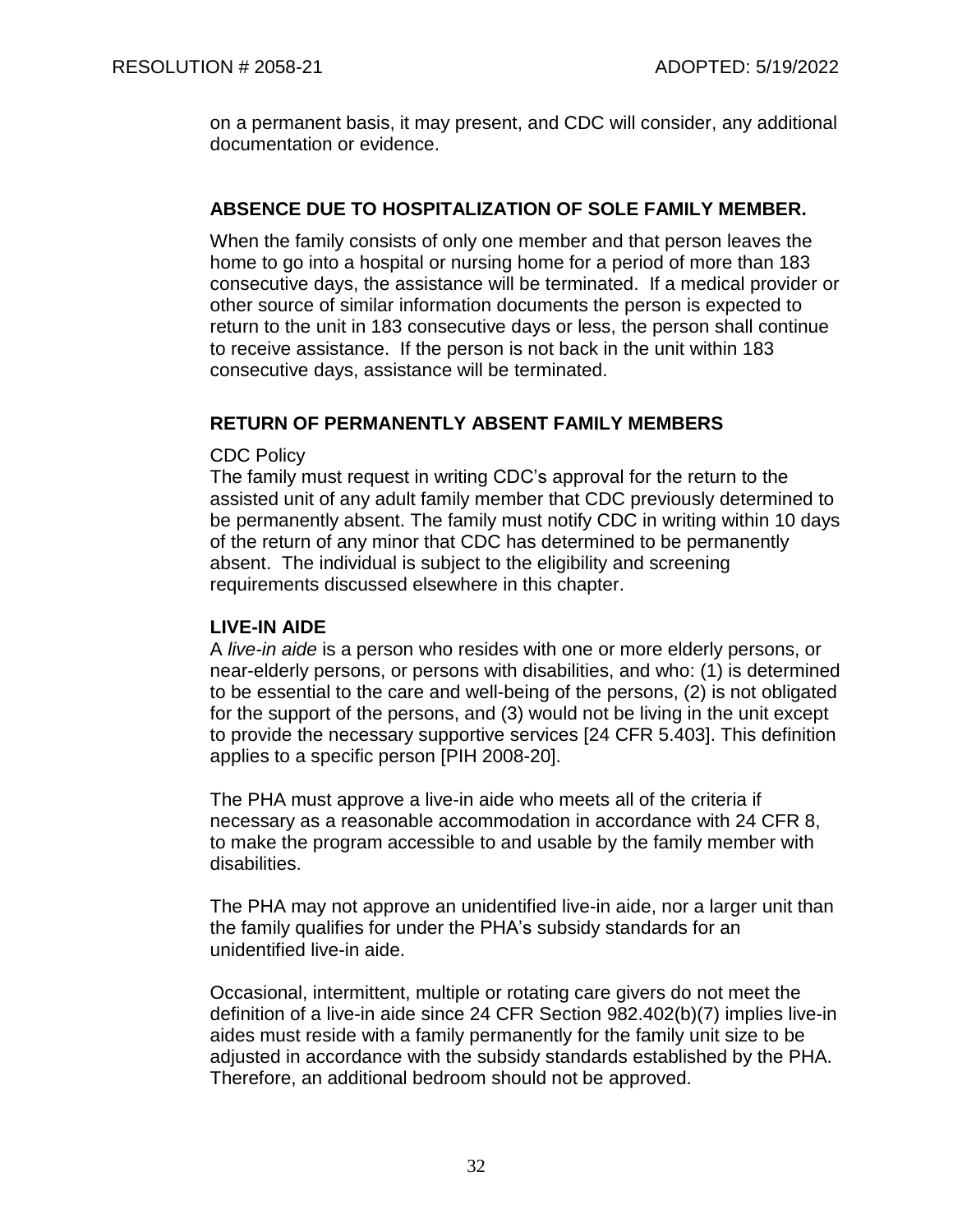The PHA must consider requests for an exception to the established subsidy standards on a case by-case basis and provide an exception, where necessary, as a reasonable accommodation. The PHA shall document the justification for all granted exceptions.

The income of a live-in aide is not counted in the calculation of annual income for the family [24CFR 5.609(b)]. Relatives may be approved as livein aides if they meet all of the criteria defining a live-in aide. Because live-in aides are usually not family members, a relative who serves as a live-in aide would not be considered a remaining member of a tenant family.

#### CDC Policy

The live-in aide, and any family members of the live-in aide, must be identified by the

family and approved by CDC. The CDC may not approve an unidentified live-in aide, nor a larger unit than the family qualifies for under the CDC's subsidy standards for an unidentified live-in aide.

A family's request for a live-in aide must be made in accordance with CDC's Request for Reasonable Accommodation policies.

CDC presumes that a relative is a household member, not a live-in aide. For a relative to qualify as a live-in aide, the tenant must show that the care provided is through an arms-length transaction. The family and the live-in aide will be required to submit a certification and documentation that shows the live-in aide is:

- Capable of providing the required care for the tenant;
- Not obligated for the support of the person(s) needing the care;
- Has never been a member of the household while the family was receiving housing assistance, nor has the person made regular financial contributions to the household while the family was receiving housing assistance;
- There is no other reason for the person to live in the unit other than to provide care for the elderly, near-elderly, or disabled family member. The live-in aide declarant should have to demonstrate they have a previous residence they left in good standing;
- Intends to maintain his or her finances separately and live independently from the disabled tenant's household;
- Approval from the owner/landlord.

Written verification will be required from a reliable, knowledgeable professional, such as a doctor, social worker, or case worker, that the live-in